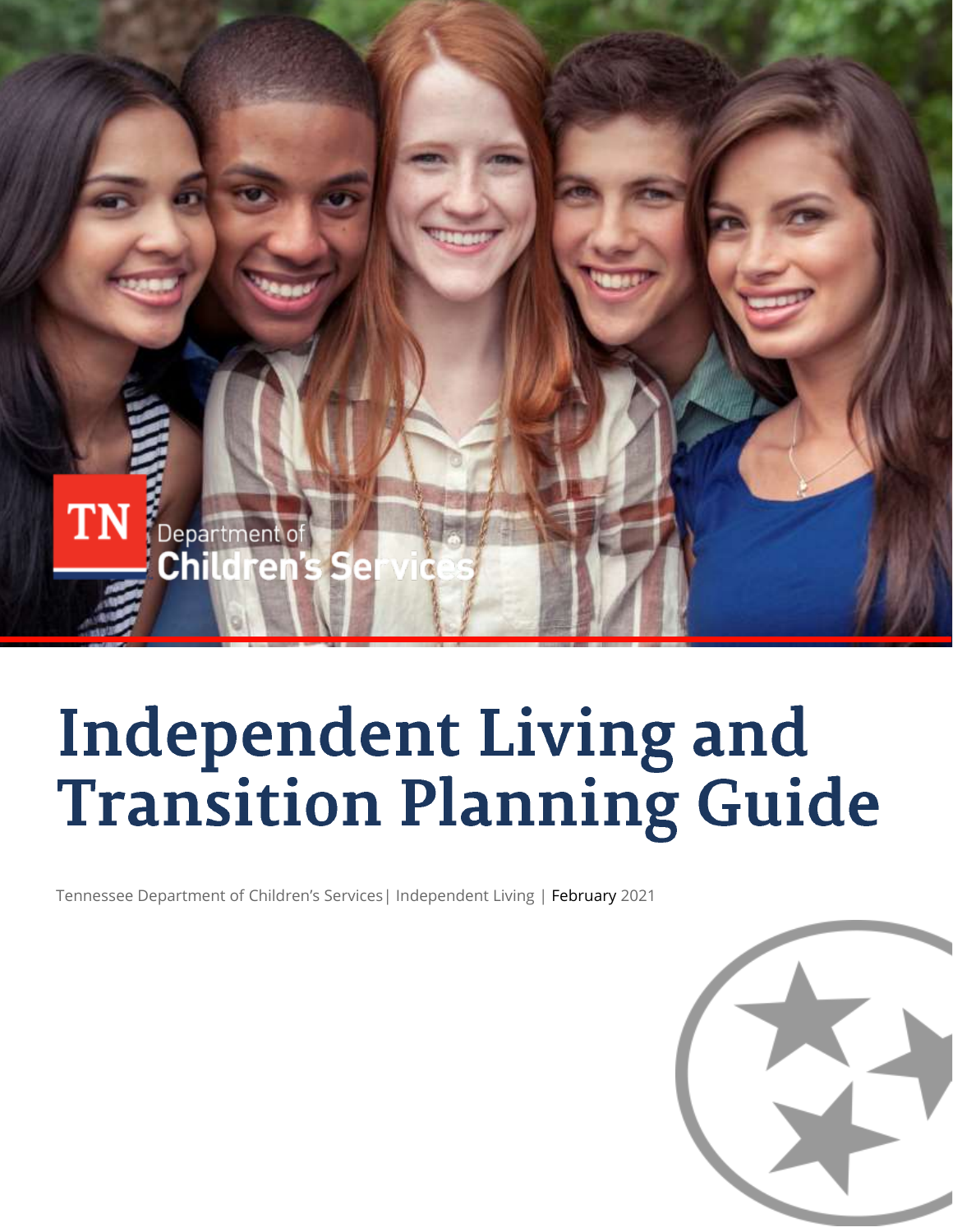## **Introduction**

The Independent Living and Transition Planning Guide is a set of protocols. These protocols are designed to inform the following:

- The process of developing Independent Living and Transition Plans, with particular attention paid to the roles and responsibilities of the participants and documentation inTFACTS
- Procedures for establishing Extension of Foster Care Services and information about Extension of Foster Care file maintenance
- Assisting youth and young adults with maintenance of health insurance.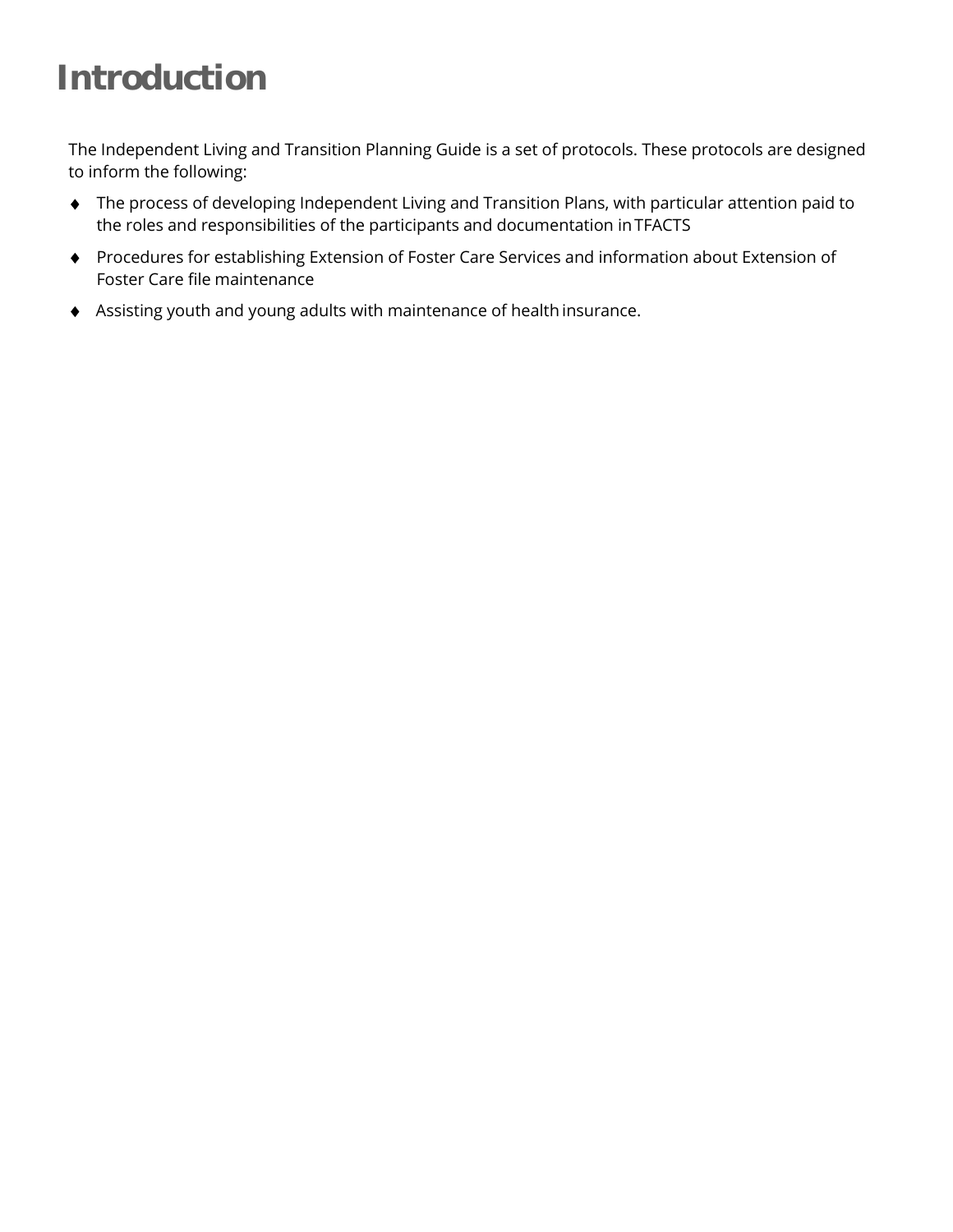#### **Table of Contents**

| Development of a Transition Plan: Procedure to Promote a Successful Transition of Youth from |    |
|----------------------------------------------------------------------------------------------|----|
|                                                                                              |    |
|                                                                                              |    |
|                                                                                              |    |
| Guidelines for Terminating Extension or Re-Establishment of Foster Care for Young Adults     |    |
|                                                                                              | 11 |
|                                                                                              |    |
|                                                                                              | 15 |
|                                                                                              |    |
|                                                                                              |    |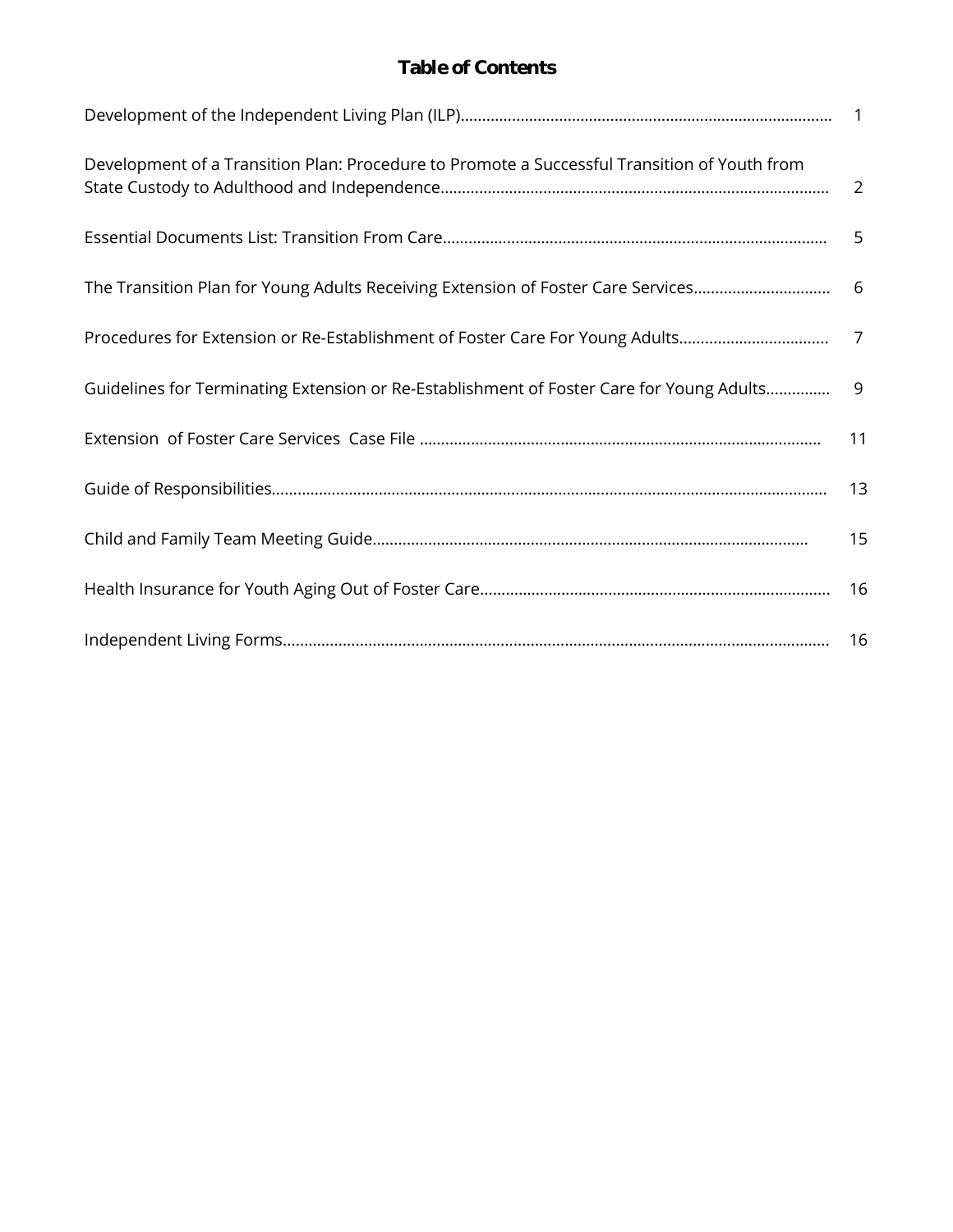## **Development of the Independent Living Plan (ILP)**

As a component of the Family Permanency Plan, the Independent Living Plan (ILP) must be developed in the context of a Child and Family Team Meeting **(**CFTM: reference the DCS *[Child and Family Team Meeting Guide](https://files.dcs.tn.gov/policies/chap31/CFTMGuide.pdf)***)**  as required by DCS Policy *[16.51,Independent Living and Transition Planning](https://files.dcs.tn.gov/policies/chap16/16.51.pdf)***.**

The ILP is unique in that a specific emphasis must be placed on the youth's input and preferences in its development. Its purpose is to guide the acquisition of skills youth will need to be successful as adults. The integration of outcomes that anticipate the youth's increasing ability to manage all aspects of their own lives self-sufficiently, with all available options for the establishment of legal, physical, and relational permanency and support, is essential. This work must be viewed in the context of a life-long process.

As part of the preparation of team members for the CFTM, the assigned FSW must:

- 1. Ensure that all youth in state custody age fourteen (14) or older complete the necessary life skills assessment, at least annually. This must occur in advance of plan development, as the results and recommendations generated from the assessment must guide the creation of measurable outcomes in the ILP. The initial life skills assessment must be completed no later than fourteen (14) days after a youth enters custody. The time frames for updating the assessment are referenced in the Identifying and Accessing Independent Living Services Manual.
- 2. Whenever possible and appropriate, ensure that the youth's caregivers or supportive adults complete the necessary life skills assessment. This must occur in advance of plan development, as the results and recommendations generated from the assessments must guide the creation of measurable outcomes goals in the ILP.

Note: *There are circumstances that may impede the completion of a life skills assessment in advance of the initial CFTM/ Family Permanency Plan development. These circumstances and alternative measures are outlined in the following protocol: Alternative Life Skills Assessment Protocol*, *(*Refer to the *[Identifying and](https://files.dcs.tn.gov/policies/chap16/IDandAccessingILSManual.pdf)  [Accessing Independent Living Services Manual](https://files.dcs.tn.gov/policies/chap16/IDandAccessingILSManual.pdf)*, page 4*).*

- 3. Communicate to the youth and team members that foster parents or providers will assist in the healthy development of youth in care through implementing "reasonable and prudent parent" decision making that supports health, safety and best interest of the youth. These decisions can include opportunities for risk-taking like those typically made by parents of youth who are not in foster care. That planning will promote "normalcy" and the ability to engage in healthy developmental appropriate activities that promote well-being for all youth in care.
- 4. Communicate to the youth and team members that foster parents or providers will also assist the youth in making developmentally appropriate choices in choosing normal activities which include, but are not limited to extracurricular, enrichment, and social activities, that may include dating, outdoor activities,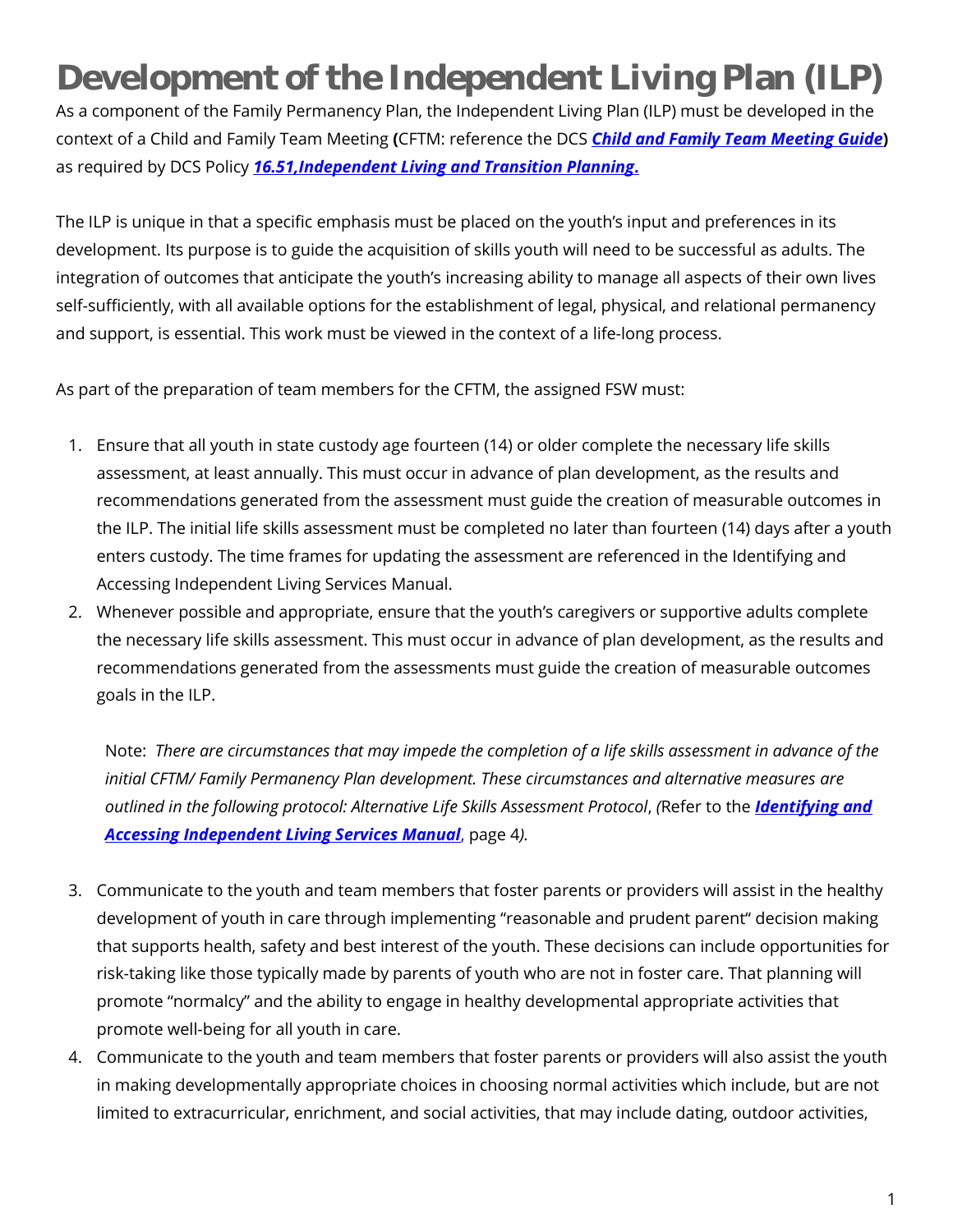"hanging out" with friends, prom, sports, clubs, vocational activities, religious/cultural events, field trips, driver's education, etc.

- 5. Ensure that all team members expected to participate or provide technical assistance/specialized advisement are given adequate information to review. Team members may include, but are not limited to:
	- a) Important adult connections (parents, etc.);
	- b) Foster Parent(s);
	- c) DCS Education Specialists;
	- d) DCS Independent Living Specialists;
	- e) DCS Psychologists;
	- f) DCS Nursing staff;
	- g) DCS Health Advocacy Staff, including the adult transition team;
	- h) Center of Excellence (COE) clinicians;
	- i) Provider agency staff;
	- j) Representatives of the community mental health agencies;
	- k) Department of Intellectual and Developmental Disabilities (DIDDS), and
	- l) Office of Vocational Rehabilitation.

Youth must also be informed of the option to invite up to two (2) individuals or are not direct caregivers or family members, such as coaches or mentors, to assist with development of the plan. One of these additional participants may be designated as an advisor/advocate.

6. The information referenced may include, but is not limited to, medical evaluations, clinical and educational evaluations and assessments, and vocational assessments, but must include the Life Skills Assessment results (*Refer to the [Identifying and Accessing Independent Living Services Manual](https://files.dcs.tn.gov/policies/chap16/IDandAccessingILSManual.pdf)*). This must occur in advance of plan development, as team members will need sufficient time to review the information, identify resource options, and formulate recommendations.

Use the *[Permanency Plan Development](https://files.dcs.tn.gov/policies/chap16/PPDevGuide.pdf) Guide* to ensure that the Independent Living Plan is developed appropriately.

## **Development of the Transition Plan for 17 Year Old Youth in Custody: Procedures to Promote Successful Transition of Youth from State Custody to Adulthood and Independence**

As a component of the Family Permanency Plan, the Transition Plan must be developed in the context of a Child and Family Team Meeting (CFTM: reference the DCS *[Child and Family Team Meeting Guide](https://files.dcs.tn.gov/policies/chap31/CFTMGuide.pdf)*) and as required by DCS Policy *[16.51 Independent Living and Transition Planning](https://files.dcs.tn.gov/policies/chap16/16.51.pdf)*.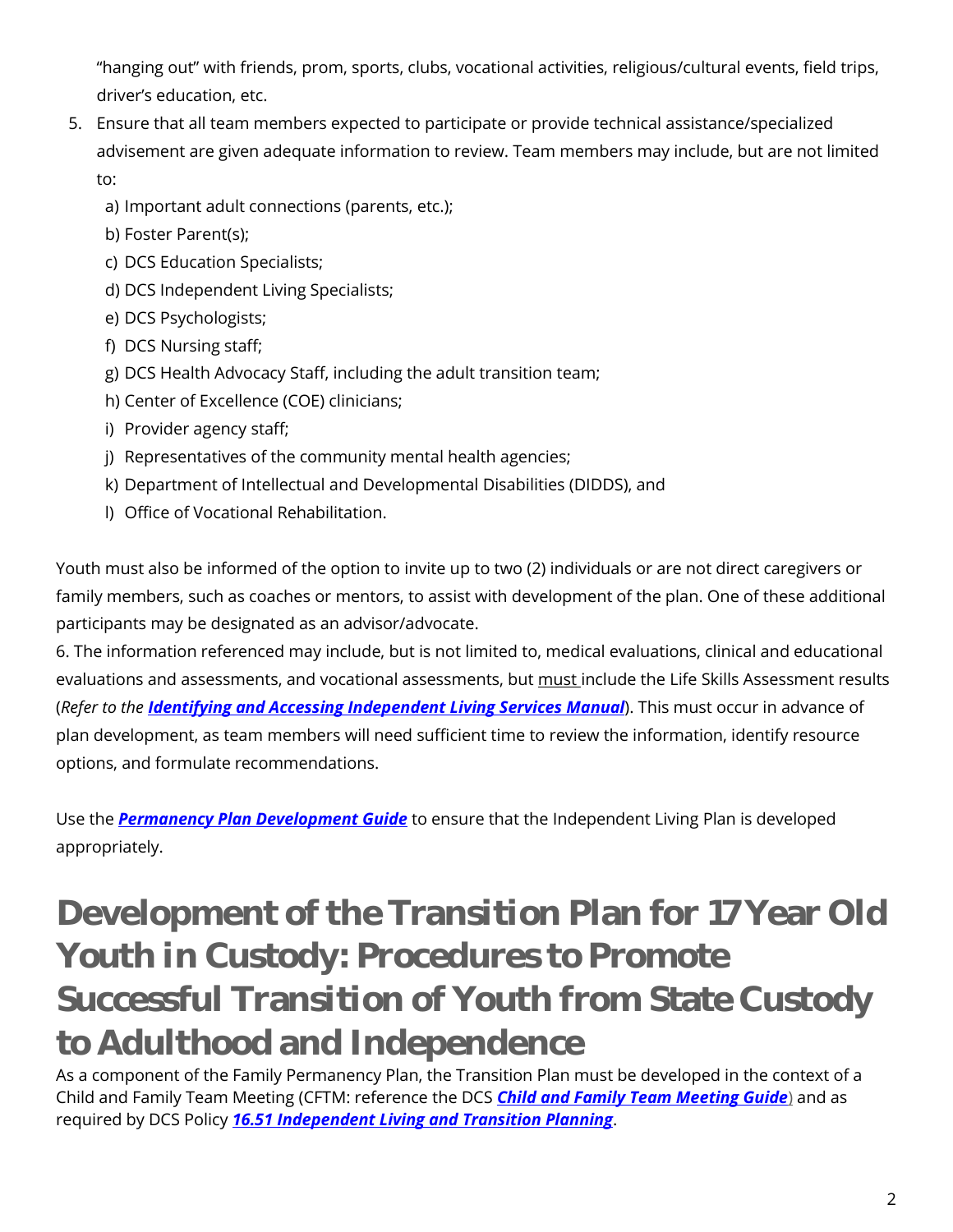The Transition Plan is unique in that a specific emphasis must be placed on the youth's input and preferences in its development. Its purpose is to identify methods and resources to help youth make a successful transition from care to adulthood, when developed for youth in custody age 17 and up.

- 1. An Independent Living (IL) Specialist, or other representative of the Office of Independent Living, must meet with designated regional DCS staff on a monthly basis to identify young adults ages seventeen (17) or older who are at risk of emancipating to adulthood from state custody. Mutual decisions must be reached regarding the extent to which staff from the DCS Office of Independent Living must provide technical assistance (e.g., information and advisement) as part of Child and Family Team Meeting (CFTM) preparation, or to directly participate in the scheduled CFTMs.
- 2. DCS Office of Independent Living staff will share information obtained from TFACTS reports to help identify these youth with applicable Regional Administrators, Juvenile Justice Leadership, Team Coordinators (TC), Team Leaders (TL) and Family Service Workers (FSW)/Juvenile Service Worker (JSW) on a monthly basis.
- 3. The TL and FSW/JSW must ensure that a "Transition to Adulthood" CFTM (as defined by th[e DCS](https://files.dcs.tn.gov/policies/chap31/31.7.pdf) *[Child and](https://files.dcs.tn.gov/policies/chap31/CFTMGuide.pdf)  [Family Team Meeting Guide](https://files.dcs.tn.gov/policies/chap31/CFTMGuide.pdf)*) is convened for all custodial youth who reach 17 years of age, and then at least six (6) months prior to anticipated discharge if the young adult is adjudicated delinquent and anticipated to remain in DCS custody past eighteen

(18) years of age. The purpose of the CFTM is to develop a Transition Plan. When there is a designated FSW/JSW available in the region who works with young adults receiving Extension of Foster Care Services, the CFTM must consider the appropriateness of transferring a young adult's case upon discharge.

- 4. Ensure that all team members expected to participate or provide technical assistance/specialized advisement are given adequate information to review. Team members may include, but are not limited to:
	- a) Important adult connections (parents, etc.)
	- b) Foster Parent (s)
	- c) DCS Education Specialists;
	- d) DCS Independent Living Specialists;
	- e) DCS Psychologists;
	- f) DCS Health Services staff, Center of Excellence (COE) clinicians;
	- g) Provider agency staff;
	- h) Representatives of the community mental health agencies;
	- i) Department of Intellectual and Developmental Disabilities (DIDDS), and
	- j) Office of Vocational Rehabilitation.

Youth must also be informed of the option to invite up to two (2) individuals who are not direct caregivers or family members, such as coaches or mentors, to assist with development of the plan. One of these additional participants may be designated as an advisor/advocate. Additionally, the FSW/JSW will:

- 5. Communicate to the youth and team members that foster parents or providers will assist in the healthy development of youth in care through implementing "reasonable and prudent parent" decision making that supports health, safety and best interest of the youth. These decisions can include opportunities for risk-taking like those typically made by parents of youth who are not in foster care. That planning will promote "normalcy" and the ability to engage in healthy developmental appropriate activities that promote well-being for all youth in care.
- 6. Communicate to the youth and team members that foster parents or providers will also assist the youth in making developmentally appropriate choices in choosing normal activities which include, but are not limited to extracurricular, enrichment, and social activities, that may include dating, outdoor activities,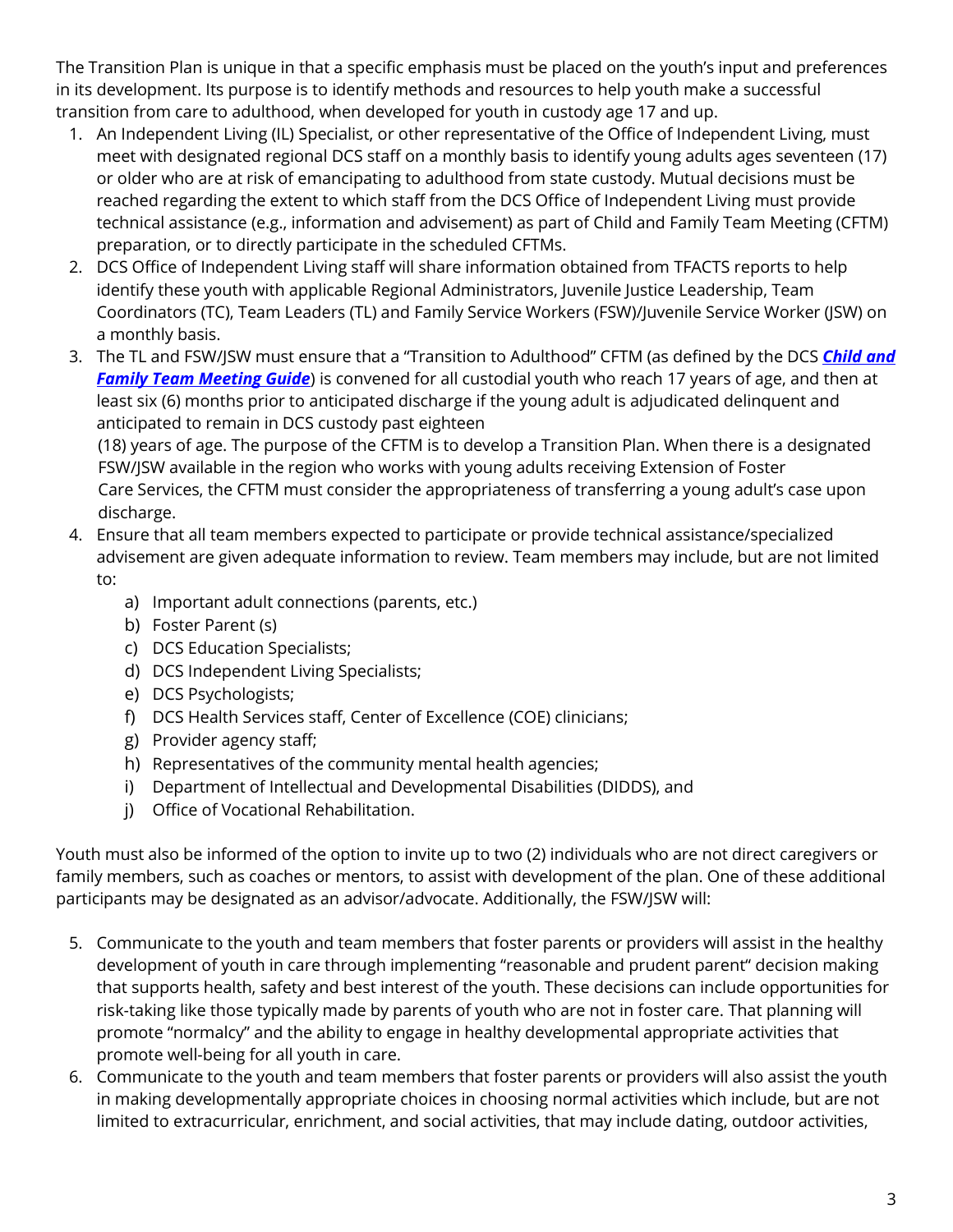"hanging out" with friends, prom, sports, clubs, vocational activities, religious/cultural events, field trips, driver's education, etc.

- 7. Important information for developing Transition Plans may include, but is not limited to, medical evaluations, clinical and educational evaluations and assessments, and vocational assessments, but must include the Life Skills Assessment results. (Refer to the *[Identifying and Accessing Independent Living](https://files.dcs.tn.gov/policies/chap16/IDandAccessingILSManual.pdf)*  **[Services Manual](https://files.dcs.tn.gov/policies/chap16/IDandAccessingILSManual.pdf)**). This must occur in advance of plan development, as team members will need sufficient time to review the information, identify resource options and formulate recommendations.
- 8. The FSW/JSW will develop a Transition Plan concurrently with the initial Family Permanency Plan for all youth who enter DCS custody at or after age 17. All other procedures associated with this process must be followed.
- *9.* It is not necessary that an IL Program Specialist attend every CFTM focused on Transition Planning, but the IL Program Specialist must be in attendance when circumstances exist that require additional support as outlined in item 1 of this protocol. The applicable regional or Juvenile Justice and IL Program staff must make this decision jointly. If it is determined that an IL Program Specialist should attend a CFTM, the FSW/JSW must provide notice of the CFTM to the Office of Independent Living at least ten (10) days in advance utilizing form *[CS-0746, Meeting Notification](https://files.dcs.tn.gov/intranet/forms/0746.doc).*
- 10. The FSW must develop a Transition Plan in the context of the CFTM. The Transition Plan must include the possibility and benefits of receiving Extension of Foster Care Services, as applicable, to include Transitional Living Services if necessary or appropriate. It is not necessary to update the other portions of the Family Permanency Plan unless it is otherwise due or warranted.
- 11. The Transition Plan must be reviewed by the Court within ninety (90) days prior to the youth exiting state custody.
- 12. The FSW must then ensure that a Discharge Planning CFTM as outlined in the DCS *[Child and Family](https://files.dcs.tn.gov/policies/chap31/CFTMGuide.pdf)  [Team Meeting Guide](https://files.dcs.tn.gov/policies/chap31/CFTMGuide.pdf)* is convened within thirty (30) calendar days of the young adult exiting state custody. The youth and Child and Family Team must review the Transition Plan, and the FSW must ensure that all outcomes are updated as needed to reflect the young adult's current needs and decisions. When there is a designated unit or designated FSW available in the region in which a young adult may receive DCS Extension of Foster Care Services, a representative of this unit must attend the discharge staffing if the young adult is accepting DCS Extension of Foster Care Services. If it is determined that an IL Program Specialist and/or designated staff member should attend the CFTM, the FSW must provide notice of the CFTM to the IL Program Specialist and/or Extension of Foster Care Services staff member serving the applicable region of commitment at least ten (10) days in advance (utilize form *[CS-0746, Meeting Notification](https://files.dcs.tn.gov/intranet/forms/0746.doc))*.

Use the *[Permanency Plan Development](https://files.dcs.tn.gov/policies/chap16/PPDevGuide.pdf) Guide* to ensure that the Transition Plan is developed appropriately.

13. The FSW must ensure the youth receives all applicable essential documents upon discharge and must complete the Transitional Survey. Refer to the *[Case Closure Protocol](https://files.dcs.tn.gov/policies/chap13/CaseClosureProtocol.pdf)* for additional information. The FSW/JSW must upload scanned versions of the documents to the youth's person record in TFACTS.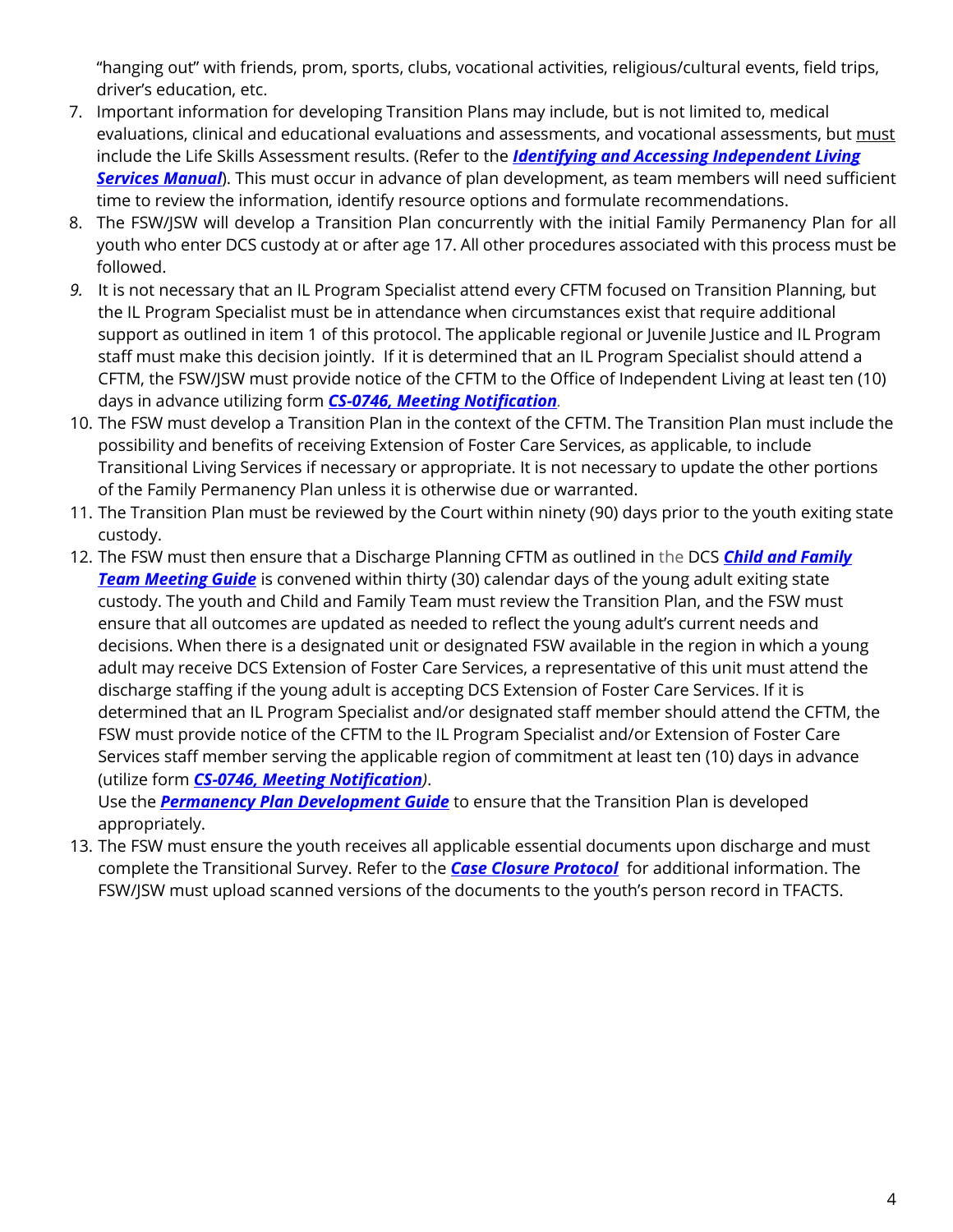## **Use the Following List to Guide Transfer of Essential Documents to the Youth**

- List of adult relatives and other supportive adults (contained in Genogram documents) and emergency contacts
- State ID, dependent upon youth's age (as applicable)
- Driver's license (as applicable)
- Social Security Card (original, Copy for DCS file)
- TennCare Card: *refer to Protocol for Continuation of TENN CARE Eligibility for Children Exiting Custody*
- Birth Certificate (original to young adult, a copy for the DCS file)
- Any legal documents, including court order indicating family/guardian has custody of the child/youth
- Updated & recent medical health and mental health records and assessments, including immunization records as well as information regarding any special needs and appropriate treatment. Include the names and addresses of child/youth's Primary Care Physician, dentists, specialists and all other providers, including Mobile Crisis contact Information.
	- o Needed medical, dental, developmental, mental health, substance use treatment services as well as Occupational Therapist, Physical Therapist, and Speech Language Pathologist
	- o List of any appointments already scheduled with pertinent details
	- $\circ$  Needed medication and any prescriptions, including instructions and potential side effects
- Resume (when work experience can be described)
- Bank account access information
- Credit Check Information
- Information regarding Advance Care Plan \*
- Religious documents and information
- Documentation of Immigration, Naturalization
- Documentation of tribal eligibility or membership
- Death Certificate for deceased parents (as applicable)
- Life Book/ pictures/ personal items
- Previous placement information (printed placement page from the current child welfare information system)
- Educational records including copies of report cards and the most current Individualized Education Plan (IEP); list of schools attended and grades
- Copy of Discharge CFTM that outlines the aftercare plan and includes a written summary of the child/youth's living environments/placements, experiences and growth while separated from their family
- Selective service number or proof of registration (as applicable)
- Voter registration card

\*Ensure that young people aging out of foster care receive information and education about the importance of having an Advance Care Plan. Contact a regional Independent Living Specialist to obtain information about Advance Care Plans.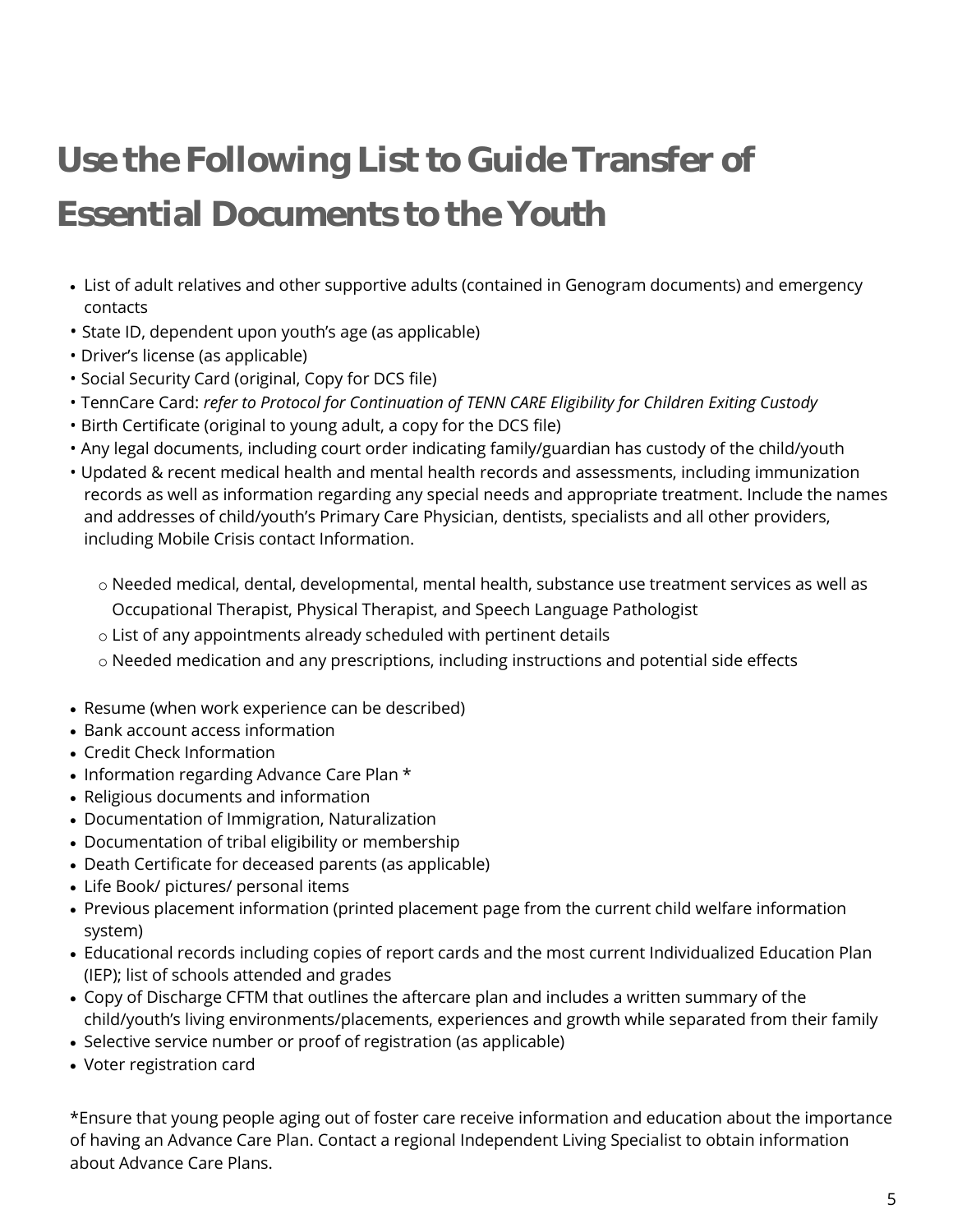## **The Transition Plan for Young Adults Receiving Extension of Foster Care Services**

As a component of the Family Permanency Plan, the Transition Plan must be developed in the context of a Child and Family Team Meeting (CFTM: reference the DCS *[Child and Family Team Meeting Guide](https://files.dcs.tn.gov/policies/chap31/CFTMGuide.pdf)*) as required by DCS Policy *16.51, Independent [Living and Transition Planning](https://files.dcs.tn.gov/policies/chap16/16.51.pdf)*.

The Transition Plan is unique in that a specific emphasis must be placed on the young adult's input and preferences in its development. Its purpose is to identify what is necessary to assist young adults with acquisition of their goals, to include services needed. Use the *[Permanency Plan Development Guide](https://files.dcs.tn.gov/policies/chap16/PPDevGuide.pdf)* to ensure that the Transition Plan is developed appropriately.

Young adults must be informed of the option to invite up to two (2) individuals or are not direct caregivers or family members, such as coaches or mentors, to assist with development of the plan. One of these additional participants may be designated as advisor/advocate. Additionally, the Extension of Foster Care Worker (hereafter described as Worker) will:

- 1. Communicate to the young adults and team members that foster parents or providers will assist in the healthy development of young adults in care through implementing "reasonable and prudent parent "decision making that supports health, safety and best interest of the young adult. These decisions can include opportunities for risk-taking like those typically made by parents of young adults who are not in EFCS. That planning will promote "normalcy" and the ability to engage in healthy developmental appropriate activities that promote well-being for all young adults in EFCS.
- 2. Communicate to the young adults and team members that foster parents or providers will also assist the youth in making developmentally appropriate choices in choosing normal activities which include, but are not limited to extracurricular, enrichment, and social activities, that may include dating, outdoor activities, "hanging out" with friends, prom, sports, clubs, vocational activities, religious/cultural events, field trips, driver's education, etc.
- 3. Emancipated young adults receiving voluntary Extension of Foster Care Services will have a Transition Plan updated at least annually by the FSW. The CFTM must be documented in **TFACTS** as a Progress Review CFTM. (Refer to the *[Child and Family Team Meeting Guide](https://files.dcs.tn.gov/policies/chap31/CFTMGuide.pdf)* for details on team development). Young adults receiving Extension or Re-Establishment of Foster Care services will have the Transition Plan reviewed by the court or representative of the court annually and by the Foster Care Review Board on a semi-annual basis. The reviews must be documented utilizing the applicable documentation functions in **TFACTS**.
- 4. It is acceptable to utilize the Transition Plan components developed just prior to exiting custody for young adults that transition directly to Extension of Foster Care Services. However, the plan must be updated in TFACTS, to include the young adult's applicable permanency goal, **within 30 days of the young adult's entry into EFCS**. The Transition Plan must be reviewed by the court within 60 days of the young adult's entry into EFCS, and then plan updates and reviews will occur by the schedule outlined in DCS Policy *[16.51, Independent and Transition Living Planning](https://files.dcs.tn.gov/policies/chap16/16.51.pdf)* or more often as needed. Updated Transition Plans reflect the young adult's current circumstances and needs at the point that they are reviewed by the court or the court's representative and Foster Care Review Board.
- 5. Young adults who exit care at age 18 or after and return from a break in service to receive Extension of Foster Care Services must have a new Transition Plan developed. The assigned FSW must develop a new plan within thirty (30) days of return to care.

All Reviews outlined in this section must be documented *in TF***ACTS**, as applicable*. Storyboards are available that demonstrate how to enter Extension of Foster Care hearings and court orders*: *[EFCS 'Best](https://www.tn.gov/content/dam/tn/dcs/documents/youthintransition/staff-info/EFCSBestInterestHearingandCourtOrderStoryboard.pdf)  [Interest' Hearing and Co](https://www.tn.gov/content/dam/tn/dcs/documents/youthintransition/staff-info/EFCSBestInterestHearingandCourtOrderStoryboard.pdf)urt Order Storyboard and [EFCS Annual Permanency](https://www.tn.gov/dcs/program-areas/youth-in-transition/yit/staff-info/perm-hearing-court.html) [Hearing and Court Order](https://www.tn.gov/dcs/program-areas/youth-in-transition/yit/staff-info/perm-hearing-court.html)*  **[Storyboard.](https://www.tn.gov/dcs/program-areas/youth-in-transition/yit/staff-info/perm-hearing-court.html)** Case Conference notes must also be entered to document internal staff review of all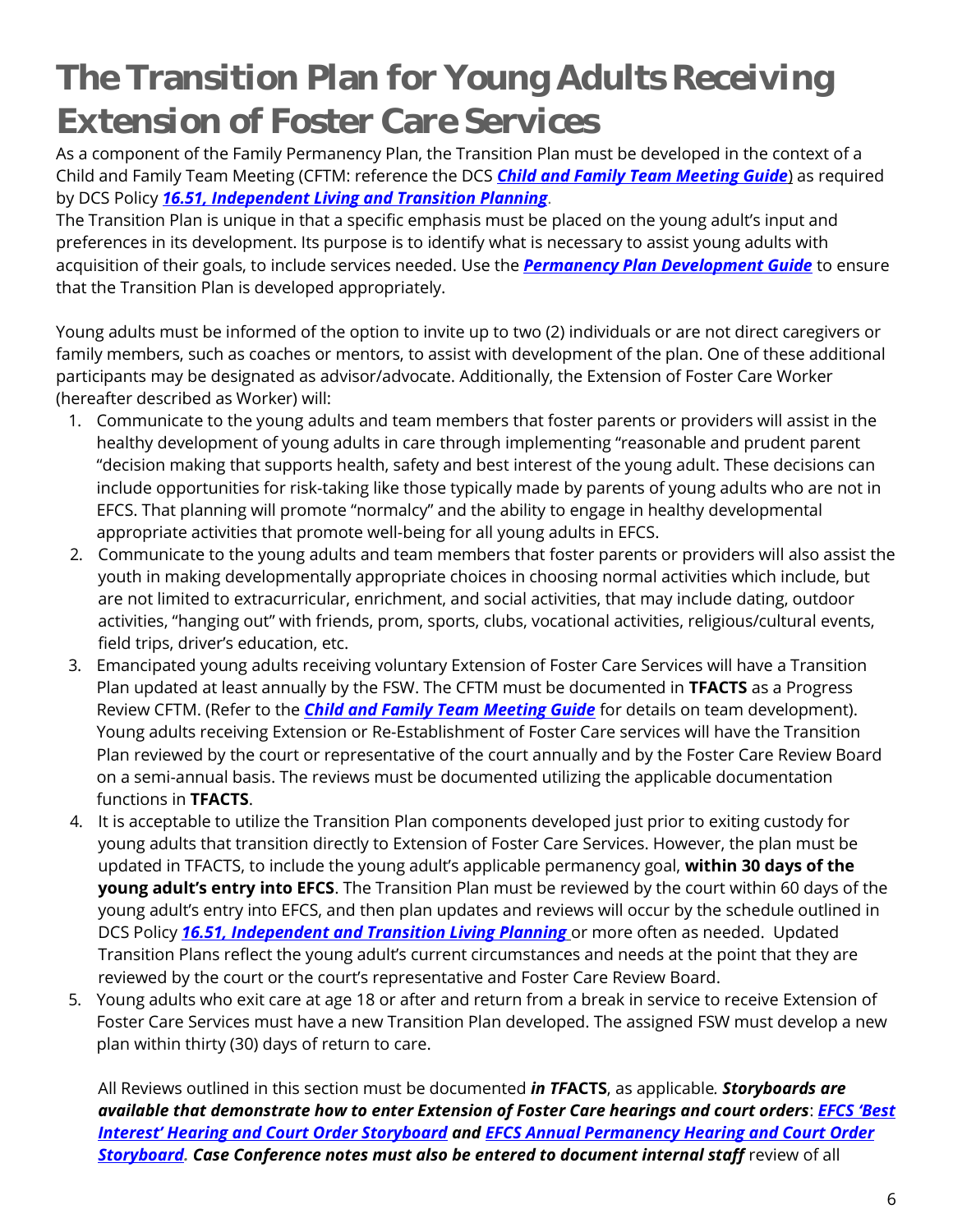Extension of Foster Care as Adult cases, at a minimum in relation to the Court and FCRB schedule. The schedule for court related reviews for EFCS young adults is available, here: *[Court Appearances for EFCS](https://www.tn.gov/content/dam/tn/dcs/documents/youthintransition/staff-info/DCS_Guide-Court_Appearances_EFCS_YA.pdf)  [Young Adults](https://www.tn.gov/content/dam/tn/dcs/documents/youthintransition/staff-info/DCS_Guide-Court_Appearances_EFCS_YA.pdf)* and *[EFCS Court Procedures Time Frames.](https://www.tn.gov/content/dam/tn/dcs/documents/youthintransition/staff-info/EFCS_Court_Procedures_Time_Frames.xlsx)*

**All court related forms and documents cited in this section of the guide will be uploaded to the case record in TFACTS.**

## **Procedures for Extension or Re-Establishment of Foster Care for Young Adults**

- **1. If the young adult is transitioning directly from DCS custody for the purposes of Extension of Foster Care at age 18, or up to age 19 if adjudicated delinquent, the custodial FSW/TL must:**
	- a) Review form *CS-0488, Rights and Responsibilities to Receive Foster Care as an Adult* with the youth during the Discharge Planning CFTM. The form must be completed and signed to begin the process of establishing Extension of Foster Care, and filed in the young adult's case file. The form must be accompanied by verification of eligibility. Note: if the verification of eligibility supports an educational program, such as an enrollment letter, the program's start date cannot be more than the next semester or term for high school graduates or HiSET recipients, or otherwise 90 calendar days from the enrollment date. Any exceptions require approval by the Regional Administrator or Juvenile Justice Director and Director of Independent Living.
	- b) The Regional Administrator, Juvenile Justice Director or designee and the Independent Living Director or designee must review and approve Extension of Foster Care. The FSW/TL must ensure that form CS-0488, Rights and Responsibilities to Receive Foster Care as an Adult is completed and all applicable signatures obtained following case review. The Department Representative signature must be obtained the same day as the youth's signature, and the final approval signature must be obtained within thirty (30) business days of the youth's signature. This form must be filed in the young adult's case file.
	- c) If a young adult's decision is not to accept Extension of Foster Care, the FSW must ensure that form *[CS-0759, Refusal of Extension of Foster Care](https://files.dcs.tn.gov/intranet/forms/0759.doc) – Youth Leaving Custody,* is completed and all applicable signatures obtained. However, every effort must be made to encourage young adults to consider the available service options.
	- d) All young adults participating in transition meetings must receive a standard packet of information that the young adult can reference to facilitate this decision. This packet must include the *Essential Documents* (refer to the Essential Documents List for details), and a description of voluntary service options and community resources available in the area the young adult plans to reside in following discharge. The Independent Living Program Specialist must assist the regional DCS staff with the development and availability of the resource materials. The FSW must ensure that the Transition Plan references this information.
	- e) The FSW must ensure that the transition of young adults with special needs is addressed according to the applicable DCS Policies *[19.7, Transitioning DCS Youth with Serious Psychiatric](https://files.dcs.tn.gov/policies/chap19/19.7.pdf) Disorders into [Adult Behavioral/Mental Health Services](https://files.dcs.tn.gov/policies/chap19/19.7.pdf)* and *[19.8, Transitioning Youth to the Employment and](https://files.dcs.tn.gov/policies/chap19/19.8.pdf)*  **[Community First \(ECF\) Choices Program for Adult Services](https://files.dcs.tn.gov/policies/chap19/19.8.pdf)**, and the outcomes established in the Transition Plan (refer to DCS Policy *[16.51, Independent Living and Transition Planning](https://files.dcs.tn.gov/policies/chap16/16.51.pdf)*).
	- f) Ensure all applicable Discharge Planning CFTM and other documentation is entered into TFACTS. Ensure that all other records applicable to the custodial casework (Assessments, Family Permanency Plan, custodial case service referrals) are resolved and in an approved status, as applicable.
	- g) Upon exit from custody, the FSW must complete all applicable areas of the Transitional Survey in TFACTS, and update the Family Functional Assessment. Complete and approve the Transitional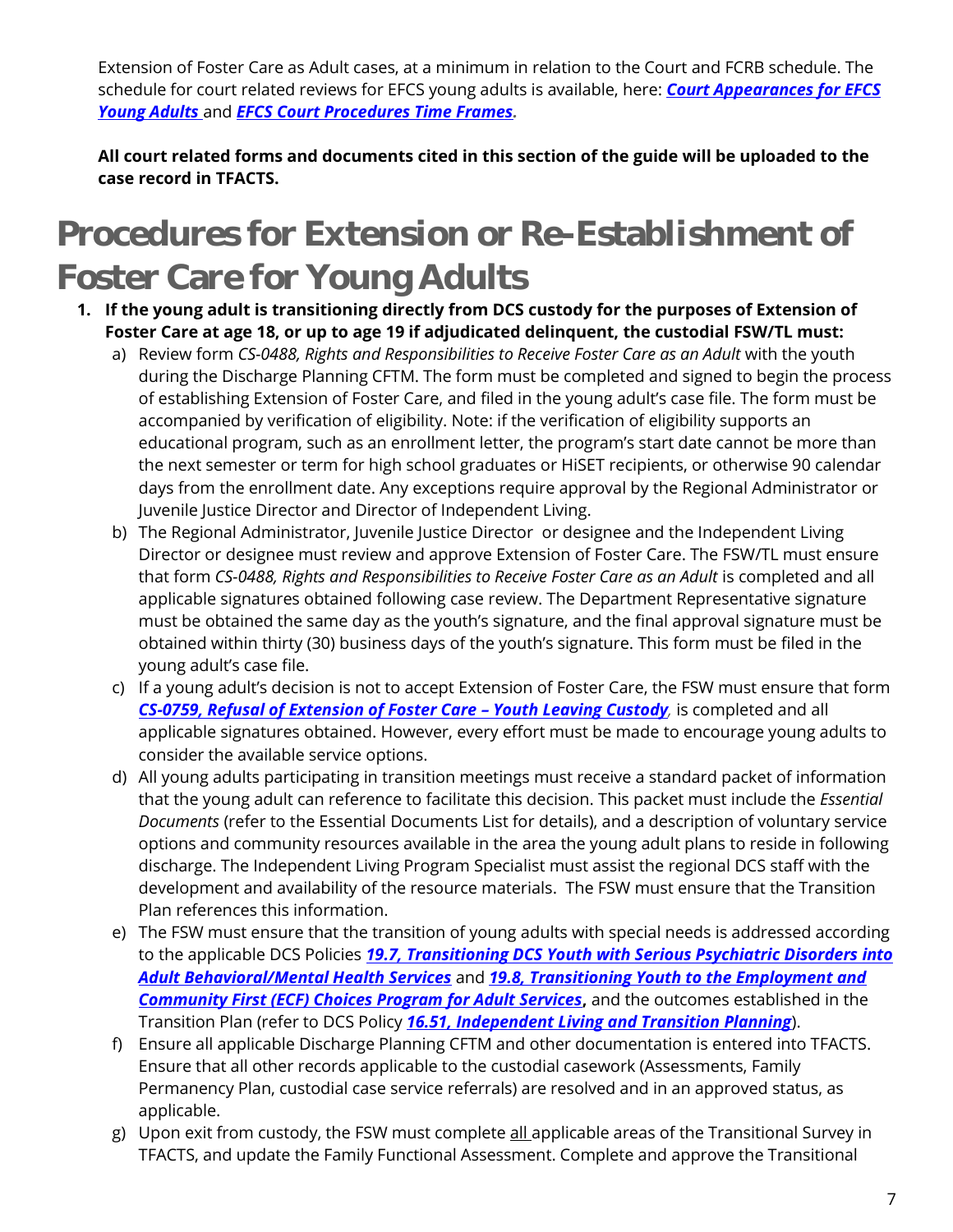Survey, Type=Custodial 17 to 19. This is the TFACTS version of the "Exit Survey." There is an available storyboard in the TFACTS Knowledge Base on this subject (entitled: *Transitional Survey Storyboard*).

- h) Update all Court related system records and Juvenile Justice related system records (as applicable).
- i) Update the youth's Person record in TFACTS to include a correct, forwarding address, prior to terminating the custody legal status record.
- j) Contact the regional Independent Living Program Specialist. Staff from the Office of Independent Living will provide support to update the TFACTS records, to include termination of the custody legal status record (not the Court information that needs to be completed by the regional staff). The IL Eligibility record must be established and approved within thirty (30) business days of the actual transition to Extension of Foster Care Services.
- k) The effective date for Extension of Foster Care Services is the exiting custody date, when IV-E Eligible young adults transition directly from custody to EFCS.
- l) Young adults who were not IV-E eligible while in custody will be asked to sign form *[CS-0968,](https://files.dcs.tn.gov/intranet/forms/0968.doc)  [Voluntary Placement Agreement for Transitioning Young Adults](https://files.dcs.tn.gov/intranet/forms/0968.doc)* on the date of exiting custody; the form cannot be signed prior to the young adult exiting custody. This form will be signed by the young adult and Department Representative when the young adult signs the form. If the exiting custody date is affected by a leap year birth date, the form may be signed by the young adult the next day. The effective date for Extension of Foster Care Services is the young adult's signature date on this form. If the exiting custody date falls on a weekend, state holiday, or is affected by a leap year birth date, the form may be signed by the Department Representative the next business day. The young adult will also be asked to complete and sign form *[CS-0953: Application for Title IV-E](https://files.dcs.tn.gov/intranet/forms/0953.doc)  [Eligibility for Young Adults Requesting Extension or Re-establishment of Foster Care Services.](https://files.dcs.tn.gov/intranet/forms/0953.doc)* The IL Specialist is responsible for ensuring that the Voluntary Placement Agreement form is completed and signed timely, but may request assistance from others (DCS regional staff, provider agency staff, resource parents, etc.) when necessary.
- m) Establish the applicable permanency goal for the young adult and update the Transition Plan to reflect a version appropriate for Extension of Foster Care Services within 30 business days of transition to Extension of Foster Care.
- n) The Independent Living Program Specialist and Child Welfare Benefits Coordinator (CWBC) will coordinate all procedures for establishing IV-E eligibility, if necessary.
- **2. If the young adult is returning to request Re-Establishment of Foster Care Services following a break from custody, or a prior episode of EFCS;**
	- a) Young adults can go to any DCS county office to request Re-Establishment of Foster Care Services.
	- b) Designated staff at each DCS county office will be positioned to assist the young adult with completion and submission of form *[CS-0778, Application for Re-Establishment of Foster Care as an](https://files.dcs.tn.gov/forms/0778.doc)  [Adult.](https://files.dcs.tn.gov/forms/0778.doc)* The application must be accompanied by verification of eligibility. Note: if the verification of eligibility supports an educational program, such as an enrollment letter, the program's start date cannot be more than the next semester or term for high school graduates or HiSET recipients, or otherwise 90 business days from the enrollment date. Any exceptions require approval by the Regional Administrator or Juvenile Justice Director and Director of Independent Living. Submit the application and all supporting documents to the Regional Administrator/Juvenile Justice Director /Designee and the IL Director/Designee for review.
	- c) A joint decision to proceed with re-establishing services must be made within ten (10) business days of the young adult's signature on the application; this decision is evident by signatures on the application. The Office of Independent Living will coordinate assignment of a Worker to carry the young adult's case with the responsible agency.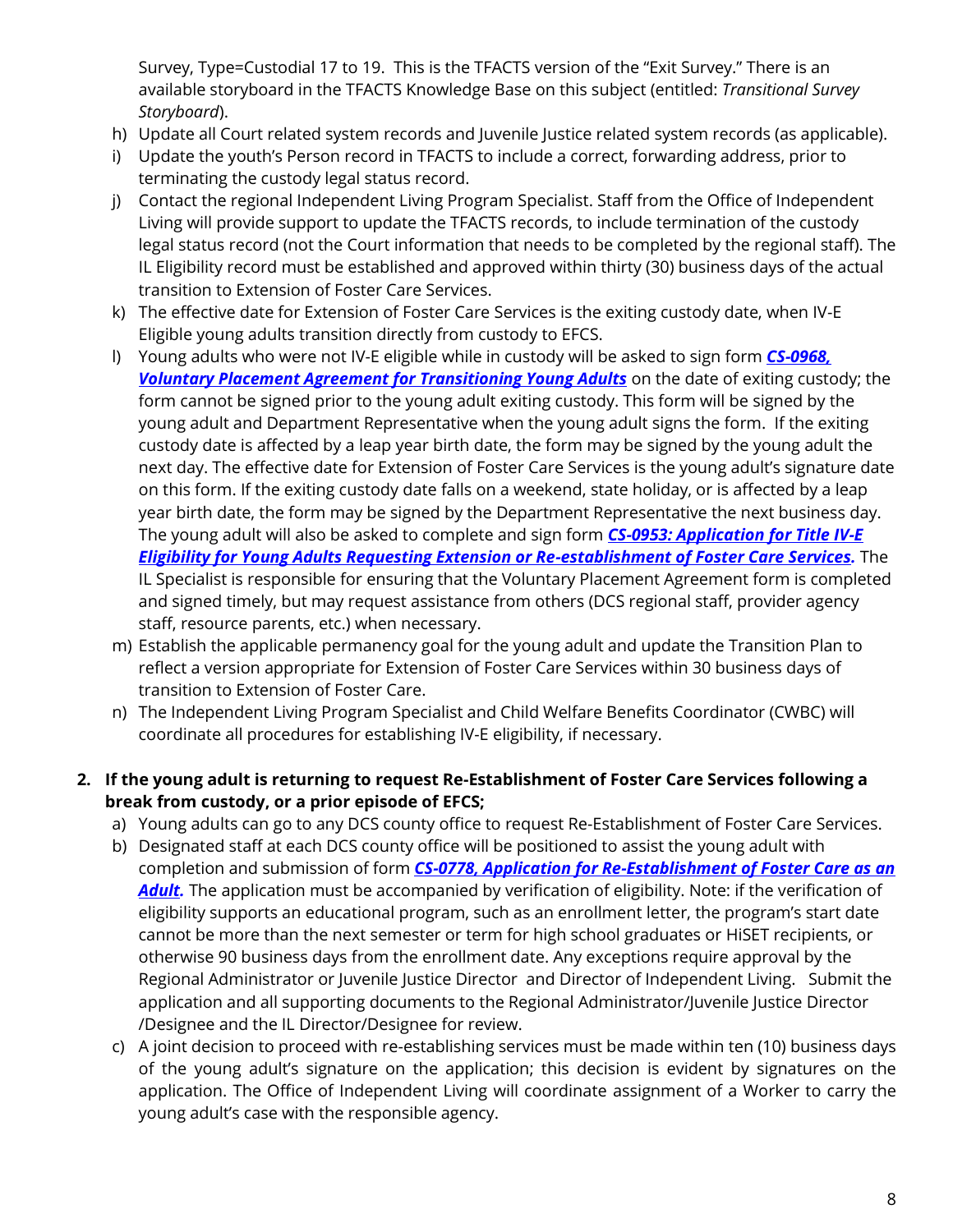- d) Once the decision is made to move forward with re-establishing services: Schedule a CFTM within ten (10) business days of the application approval to complete an applicable Family Permanency Plan with the young adult.
- e) All young adults re-establishing foster care will be asked to sign form *[CS-0488, Rights and](https://files.dcs.tn.gov/intranet/forms/0488.doc) [Responsibilities to Receive Foster Care as an Adult](https://files.dcs.tn.gov/intranet/forms/0488.doc)* during the CFTM. The Department Representative signature must be obtained the same day as the youth's signature, and the final approval signature must be obtained within 30 days of the young adult's signature.
- f) When youth are IV-E Eligible proceeding from a custodial episode: The effective date for Extension of Foster Care Services is the young adult's signature date on this form.
- g) Young adults who were not IV-E eligible while in custody, return in excess of 6 months from exiting custody, or return following a prior EFCS episode will be asked to sign form *[CS-0968, Voluntary](https://files.dcs.tn.gov/intranet/forms/0968.doc)*  **[Placement Agreement for Transitioning Young Adults](https://files.dcs.tn.gov/intranet/forms/0968.doc)** during the CFTM. This form will be signed by the young adult, and Department representative when the young adult signs the form. The effective date for Extension of Foster Care Services is the young adult/Department Representative signature date on this form. Note: If, for some reason, the Department Representative signature is after the young adult's signature, the Department Representative signature will be the effective date of EFCS. The young adult will also be asked to complete and sign form *[CS-0953: Application for](https://files.dcs.tn.gov/intranet/forms/0953.doc)  [Title IV-E Eligibility for Young Adults Requesting Extension or Re-establishment of Foster Care](https://files.dcs.tn.gov/intranet/forms/0953.doc)*  **[Services](https://files.dcs.tn.gov/intranet/forms/0953.doc)**. The IL Specialist is responsible for ensuring that the Voluntary Placement Agreement form is completed and signed timely, but may request assistance from others (DCS regional staff, provider agency staff, resource parents, etc.) when necessary.
- h) The Regional Administrator, Juvenile Justice Director or designee and the Independent Living Director or designee must review and approve Extension of Foster Care. The IL Specialist must ensure that form *[CS-0488, Rights and Responsibilities to Receive Foster Care as an Adult](https://files.dcs.tn.gov/intranet/forms/0488.doc)* is completed and all applicable signatures obtained within thirty (30) business days of the EFCS effective date (as determined above).This form must be filed in TFACTS.
- i) Staff from the Office of Independent Living will coordinate updating of the TFACTS records, to include creation of a new case and establishment of the IL Eligibility records. This must also be accomplished within thirty (30) business days of EFCS approval. If the young adult is eligible for traditional placement support, procedures for coordinating establishment of this service with the regional placement unit and CWBC must be followed.
- j) The Independent Living Program Specialist and CWBC will coordinate all procedures for reviewing and establishing IV-E eligibility.
- k) Establish the applicable permanency goal for the young adult and develop the Transition Plan to reflect a version appropriate for Extension of Foster Care Services within thirty (30) business days of the EFCS effective date (as determined above).

### **Guidelines for Terminating Extension or Re-Establishment of Foster Care for Young Adults**

- 1. There are circumstances that may warrant the termination of Extension or Re-Establishment of Foster Care for Young Adults that include, but are not limited to:
	- a) The young adult has successfully completed the goals outlined on the Independent Living Plan, to include completion of the identified educational or vocational program.
	- b) The young adult is not maintaining one or more criteria of eligibility (see DCS Policy *[16.52,](https://files.dcs.tn.gov/policies/chap16/16.52.pdf)*  **[Extension or Re-Establishment of Foster Care for Young Adults](https://files.dcs.tn.gov/policies/chap16/16.52.pdf)**, for details), to include the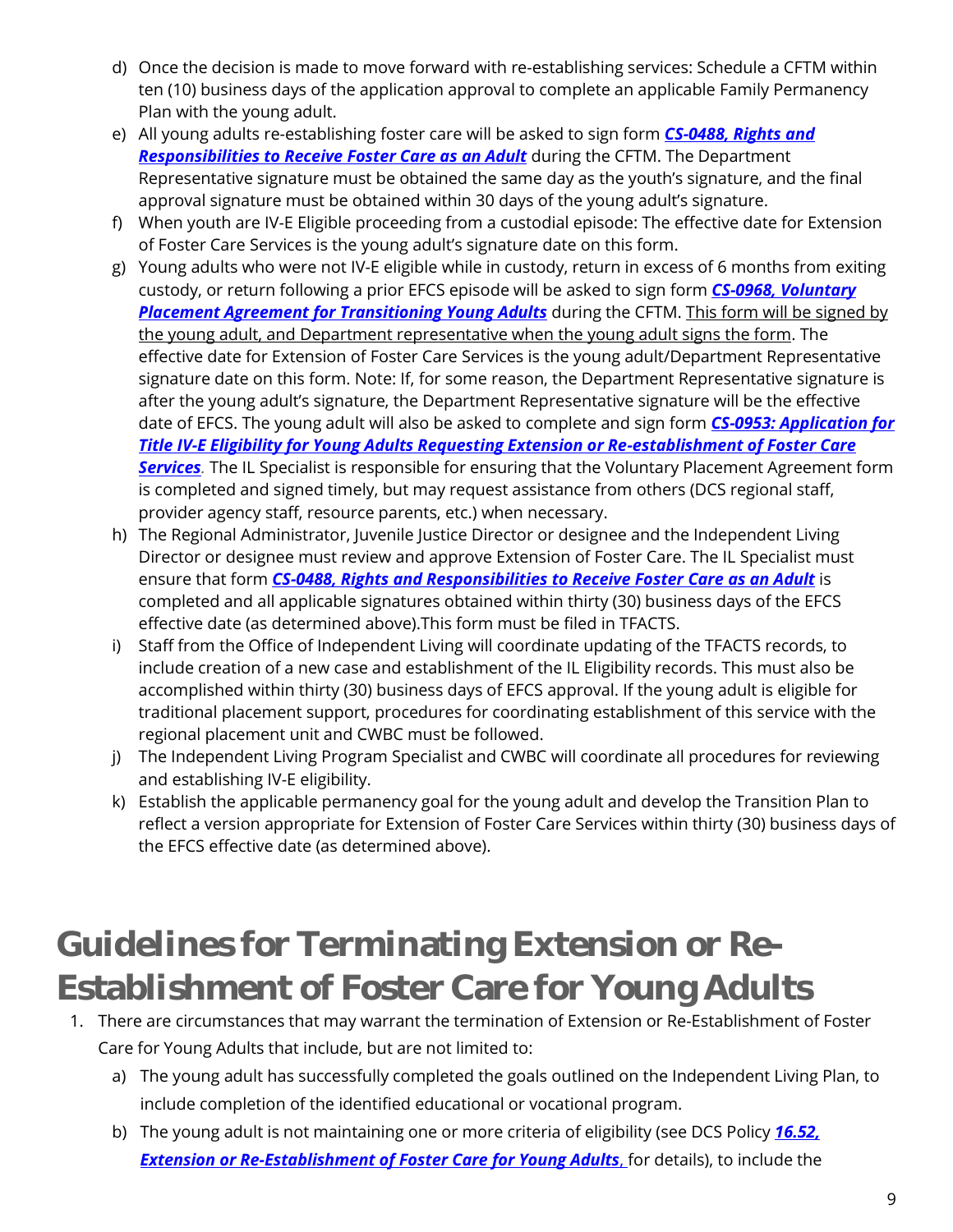conditions agreed upon in form *[CS-0488, Rights and](https://files.dcs.tn.gov/intranet/forms/0488.doc) [Responsibilities to Receive Foster Care as an](https://files.dcs.tn.gov/intranet/forms/0488.doc)  [Adult.](https://files.dcs.tn.gov/intranet/forms/0488.doc)*

c) The young adult is convicted of a felony and/or any crimes against a person.

**Note:** Services may be suspended when a young adult is charged with a crime pending disposition of the case. This is particularly applicable when the young adult is incarcerated, and services cannot be provided according to DCS Policy *[16.53, Eligibility for Independent Living Services](https://files.dcs.tn.gov/policies/chap16/16.53.pdf)*, on that basis.

- d) The young adult informs DCS that she/he no longer wants to receive services.
- e) The young adult has not made contact with DCS or a service provider in excess of sixty (60) consecutive business days.
- 2. The Worker must make efforts to contact the young adult if the issue is one of no contact. There must be, at a minimum, one attempt at a face-to-face contact and one attempted telephone, email or text contact within a sixty (60) day period. These attempts at contact must be documented as **TFACTS** case recordings.
- 3. The young adult must have the opportunity to participate in a CFTM. The assigned Worker and team will work with the young adult to identify supports and services available in the young adult's community that may be accessed following discharge. The young adult must also be notified in writing that DCS is terminating Extension of Foster Care Services using form *[CS-0760, Notice of Denial, Termination or](https://files.dcs.tn.gov/intranet/forms/0760.doc)  Change [in Independent Living Services.](https://files.dcs.tn.gov/intranet/forms/0760.doc)* The EFCS termination date and specific reasons must be clearly outlined on the form. The young adult must be notified of the right to appeal the decision, and provided form *[CS-0761, Independent Living](https://files.dcs.tn.gov/forms/0761.doc) Program Review Request*.
- 4. If efforts to contact the young adult are not successful, the young adult must be notified in writing that DCS plans on terminating Extension of Foster Care Services using form *[CS-0760, Notice of Denial,](https://files.dcs.tn.gov/intranet/forms/0760.doc)  [Termination or Change in Independent Living Services](https://files.dcs.tn.gov/intranet/forms/0760.doc)*. The EFCS termination date and specific reasons must be clearly outlined in this correspondence. The notification must be made via certified letter with a response requested within ten (10) calendar days. Form *[CS-0761, Independent Living Program Review](https://files.dcs.tn.gov/forms/0761.doc)  [Request](https://files.dcs.tn.gov/forms/0761.doc),* must be included with this correspondence. This notification must also be documented in a case recording.

**Note:** If the young adult signed a Voluntary Placement Agreement, the young adult will have the opportunity to sign the form indicating that he/she no longer wants Extension of Foster Care. Otherwise, the assigned staff will sign the Voluntary Placement Agreement using the appropriate option.

- 5. Young Adults have the right to appeal decisions made by DCS related to the provision of Extension or Re-Establishment of Foster Care for Young Adults. In these cases, the following procedure must be followed:
	- a) The young adult will submit a written statement utilizing form *[CS-0761, Independent Living](https://files.dcs.tn.gov/forms/0761.doc)  [Program Review Request](https://files.dcs.tn.gov/forms/0761.doc),* which outlines the specific reasons they are not in agreement with the decisions made by DCS related to the provision of service. The young adult's request will be submitted within ten (10) calendar days of receiving notice of the decision.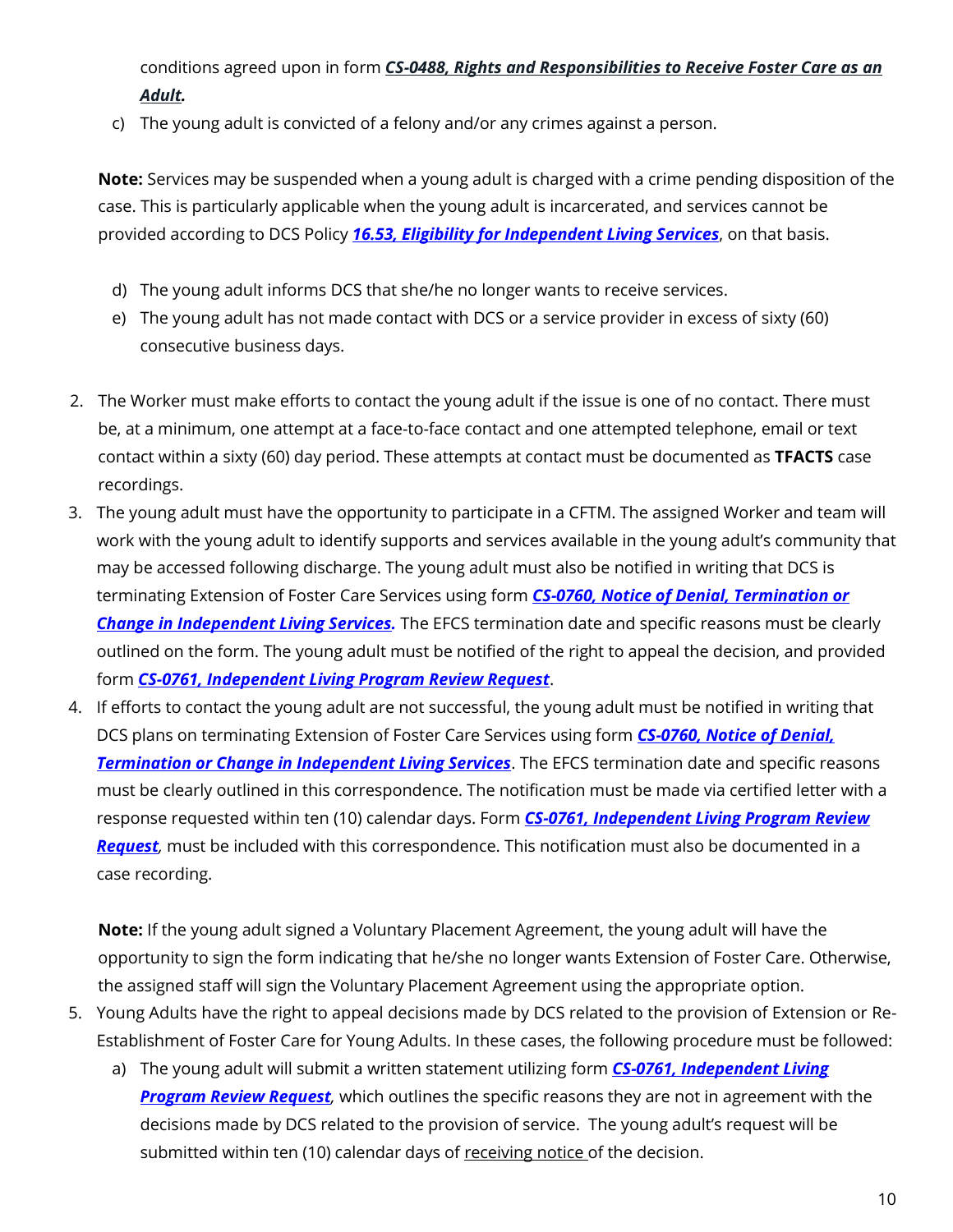- b) Staff with the Office of Independent Living will enter the Program Review record in **TFACTS**.
- c) The *Program Review Request* will be reviewed by the applicable RA or Juvenile Justice Director and the Director of Independent Living, and the decision will be documented on the form and Program Review record in TFACTS. This decision is binding, with the final authority held by the Director of IL.
- 6. Additionally, the following procedures must be completed by the responsible agency in order to end Extension of Foster Care Services for a young adult:
	- a) The responsible agency must notify the regional IL Program Specialist to end the IL Eligibility and Service Referral record. The case can be closed as applicable. If the issue is one of no contact, these procedures must be applied upon 10 days expiring per #3 of this section.
		- b) Ensure all applicable Discharge Planning CFTM and other documentation is entered. Ensure that all other records applicable to the post custodial casework (Assessment, Transition Plan, IL case service referrals) are resolved and in an approved status, as applicable.
		- c) Update court related **TFACTS** records and follow the steps established to notify the court of case closure. The responsible agency must inform the regional placement staff of placement services ending, if the young adult was receiving traditional placement support. Utilize form *[CS-0476,](https://files.dcs.tn.gov/intranet/forms/0476.doc)  [Notification of Change of Circumstance.](https://files.dcs.tn.gov/intranet/forms/0476.doc)*
		- d) Complete and approve the Transitional Survey, Type=Extension of Foster Care.

**Note:** There is an available storyboard in the **TFACTS** Knowledge Base on this subject (entitled: *Transitional Survey Storyboard).*

- e) Update the young adult's Person record in TFACTS to include a correct, forwarding address, prior to case closure.
- f) **Special Considerations:**
	- The assigned Worker must inform the regional IL Program Specialist and CWBC that services are terminating. DCS staff will close the case, as applicable.
	- It is highly recommended that the young adult have the opportunity to complete the Youth Exit Survey, EFCS. This survey is different from the Transitional Survey, as it gathers information from the young adult's perspective.

## **Extension of Foster Care Services Case File**

#### *Forms and Documents Cited in this Section of the Guide Will be Uploaded to TFACTS using the available Document Categories and Document Types:*

- **1. Face Sheet** (From Custody Episode)
- **2. Legal**
	- a) Release orders (From Custody Episode)
	- b) Form *[CS-0968, Voluntary Placement Agreement for Transitioning Young Adults](https://files.dcs.tn.gov/intranet/forms/0968.doc)* (as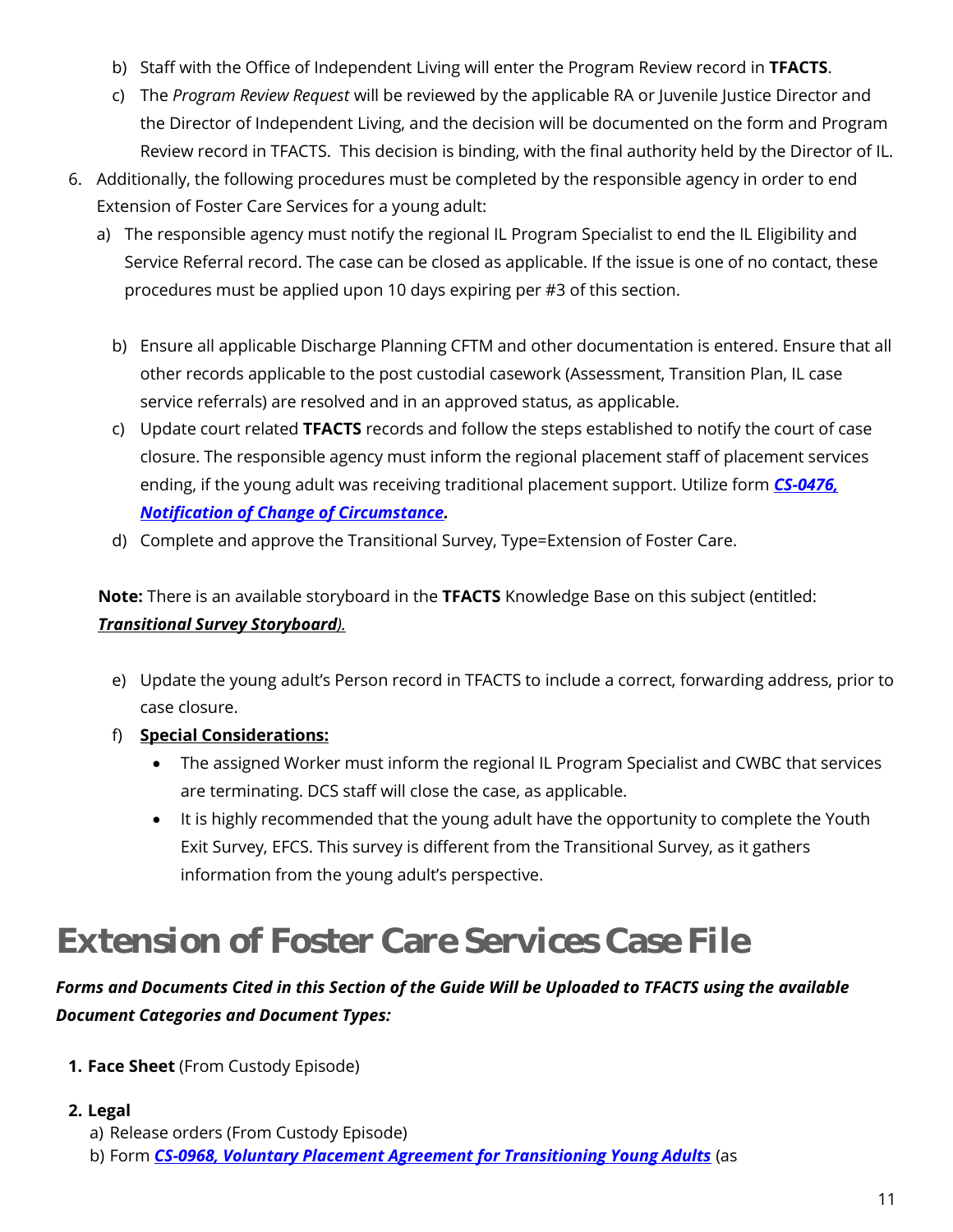applicable) (EFCS)

- c) Judicial determination that continued Voluntary Placement beyond 180 days is in the bestinterest of the young adult; (as applicable) (EFCS)
- d) Annual Permanency Hearing Order (Finding of Reasonable Efforts); (EFCS)
- e) Determination of Tribal Affiliation; (as applicable) (From Custody Episode)

#### **3. Assessment & Verification**

- a) Copy of Social Security card; (From Custody Episode)
- b) Copy of original Birth Certificate; (From Custody Episode)
- c) Documentation of Immigration, or Naturalization; (if applicable); (From Custody Episode, then any updates in EFCS)
- d) Life Skills Assessment updatedannually;(as applicable) (From Custody Episode, then any updates in EFCS)
- e) *Form CS-0559, Authorization for Release [of Information and HIPAA Protected Health Information TO](https://files.dcs.tn.gov/forms/0559.doc)  and FROM the [Department of Children's Services and Notification of Release](https://files.dcs.tn.gov/forms/0559.doc);* (From Custody Episode, then any updates in EFCS)
- f) Copy of Driver's License or state issued ID Card; (From Custody Episode, then any updates in EFCS)
- g) Copy of vehicle registration (as applicable); and (From Custody Episode, then any updates in EFCS)
- h) Credit Report (as applicable) (From Custody Episode, then any updates in EFCS)
- i) Dispute Letter (From Custody Episode, then any updates in EFCS)
- j) Credit Error Remediation Letter (as applicable) (From Custody Episode, then any updates in EFCS)

#### **4. Permanency**

- a) Transition Plan; (From Custody Episode, then any updates in EFCS)
- b) CFTM Summary (From Custody Episode, then any updates in EFCS)
- c) Client Rights Handbook Signature of Acknowledgement (Form *[CS-0050, Case Intake Packet](https://files.dcs.tn.gov/intranet/forms/0050.docx)  Documents [and Native American Heritage](https://files.dcs.tn.gov/intranet/forms/0050.docx) Verification*) (From Custody Episode)
- d) Form *[CS-0488, Rights and](https://files.dcs.tn.gov/intranet/forms/0488.doc) [Responsibilities to Receive Foster Care as an Adult;](https://files.dcs.tn.gov/intranet/forms/0488.doc)* (EFCS)
- e) Approved Form *[CS-0778, Application for Re-Establishment of Foster Care as an Adult;](https://files.dcs.tn.gov/forms/0778.doc)* (as applicable) (EFCS)
- f) Form *CS-0759, Refusal of Extension of Foster [Care Notification:Youth Leaving Custody](https://files.dcs.tn.gov/intranet/forms/0759.doc)*; *(as applicable)* (From Custody Episode)
- g) Referral to LifeSet Services (as applicable); (From Custody Episode, then any updates in EFCS) and

#### **5. Health**

- a) Health Insurance card (From Custody Episode, then any updates in EFCS)
- b) EPSD&T Medical/Dental; (as applicable)\* (From Custody Episode, then any updates in EFCS)
- c) Immunization records\*; (From Custody Episode, then any updates in EFCS)
- d) Psychiatric/psycho-social, if young adult continues to requireservices; (From Custody Episode, then any updates in EFCS)
- e) Health summary at age 18;
- f) Additional Insurance verification; and (From Custody Episode, then any updates in EFCS)
- g) Advance Care Plan (Health Care Proxy Form); as applicable. (EFCS)
- h) Clinical Justification Letter for Higher Level Placement (EFCS)

#### **6. Education**

- a) Education passport cover sheet; (as applicable); (From Custody Episode)
- b) Complete Education Passport if young adult is still in high school (asapplicable); (From Custody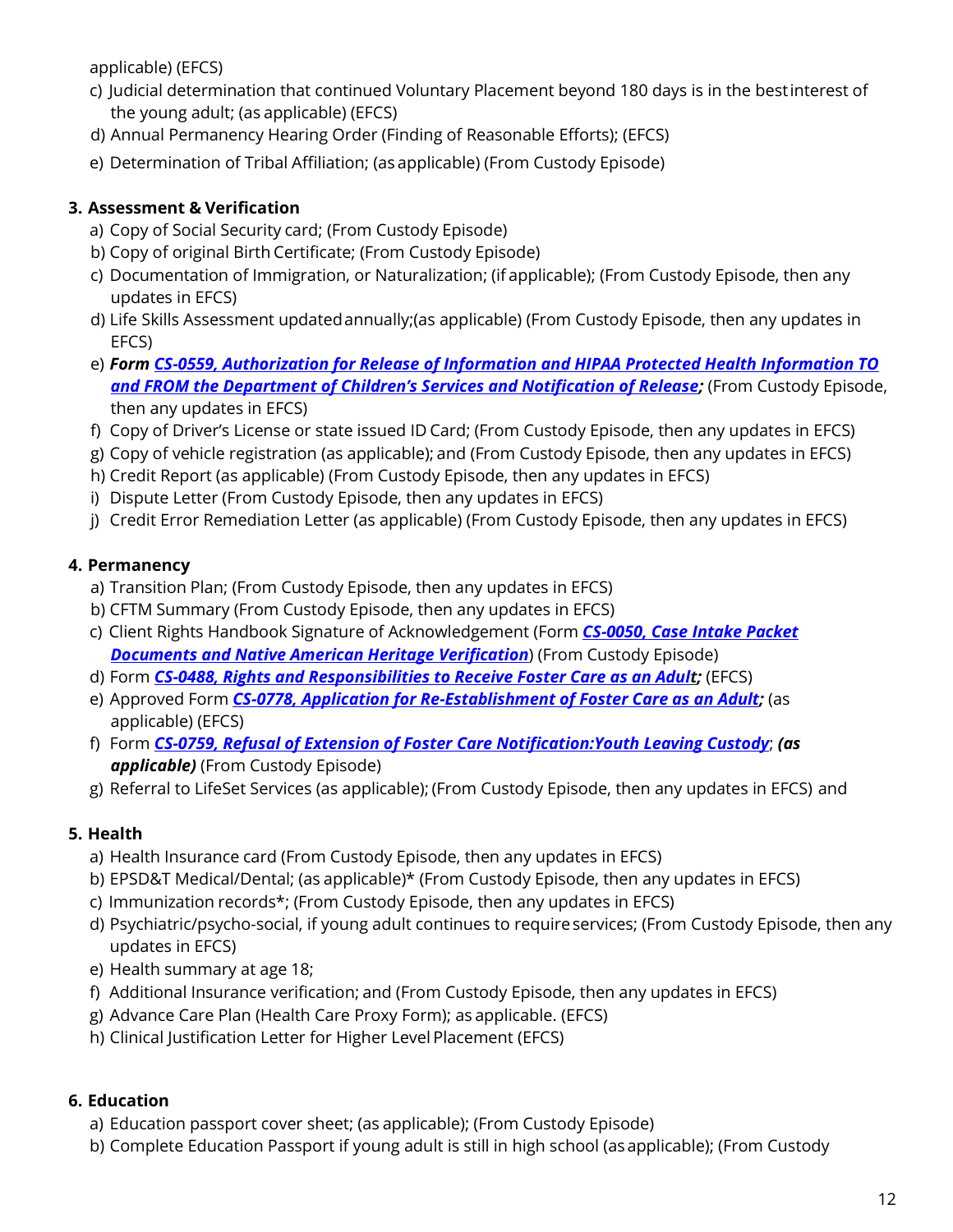Episode)

- c) Educational Evaluation (From Custody Episode, then any updates in EFCS)
- d) High school diploma, or HiSET certificate and scores; (as applicable) (From Custody Episode, then any updates in EFCS)
- e) "Intent–to graduate-by 21st birthday" letter from the applicable high school or HiSET Program;(as applicable) (From Custody Episode, then any updates in EFCS)
- f) College enrollment documentation; (as applicable) (From Custody Episode, then any updates in EFCS)
- g) Current grade/status reports from education/trainingprogram; (From Custody Episode, then any updates in EFCS)
- h) Special Education Certification; (as applicable) (From Custody Episode, then any updates in EFCS)
- i) Most recent IEP/504 plan for high school students; (as applicable)\* (From Custody Episode, then any updates in EFCS)
- j) Form *[CS-0599 Application for Post-Secondary Funding;](https://files.dcs.tn.gov/intranet/forms/0599.doc)* and (From Custody Episode, then any updates in EFCS)
- k) Copy of Free Application for Federal Student Aid submission: Confirmationpage. (From Custody Episode, then any updates in EFCS)

#### **7. Financial Benefits/Expenses**

- a) Form *[CS-0762, Independent Living Allowance Agreement](https://files.dcs.tn.gov/intranet/forms/0762.doc)*;(as applicable); (EFCS)
- b) Form *[W-9](https://www.irs.gov/pub/irs-pdf/fw9.pdf)* ;(as applicable) (From Custody Episode, then any updates in EFCS)
- c) *[Direct Deposit](https://files.dcs.tn.gov/intranet/forms/SupDirDepAuth.pdf)* form (EFCS)
- d) Form *[CS-0476, Child Welfare Benefits Notification of Change of Circumstance](https://files.dcs.tn.gov/intranet/forms/0476.doc)* (From Custody Episode, then any updates in EFCS)
- e) Form *[CS-0760, Notice of Termination or Change in Independent Living Services](https://files.dcs.tn.gov/intranet/forms/0760.doc)* (as
- applicable); and (From Custody Episode, then any updates in EFCS)
- f) Form *[CS-0761, Independent Living Program Review Request](https://files.dcs.tn.gov/forms/0761.doc)* (as applicable). (From Custody Episode, then any updates in EFCS)
- g) Form *[CS-0953: Application for Title IV-E Eligibility for Young Adults Requesting Extension or Re](https://files.dcs.tn.gov/intranet/forms/0953.doc)[establishment of Foster Care Services](https://files.dcs.tn.gov/intranet/forms/0953.doc)* (EFCS)

## **Guide of Responsibilities**

#### *Family Service Worker*

- 1. Administer the Life Skills Assessment, including, whenever possible, the Casey Life Skills Assessment. This assessment must be administered annually. (Refer to *[Identifying and Accessing Independent](https://files.dcs.tn.gov/policies/chap16/IDandAccessingILSManual.pdf)  [Living Services](https://files.dcs.tn.gov/policies/chap16/IDandAccessingILSManual.pdf) Manual*).
- 2. Establish and invite the appropriate supports and team members to CFTMs.
- 3. Ensure that all team members expected to participate or provide technicalassistance/specialized advisement are given adequate information to review.
- 4. Identify specific outcomes and action steps related to increasing self-sufficiency and ongoing success.
- 5. Ensure that outcomes and action steps listed in the Family Permanency Plan specifically relate to needed services and supports from IL Program and Chafee funding.
- 6. Coordinate with appropriate IL Program staff to review and plan with youth and youngadults.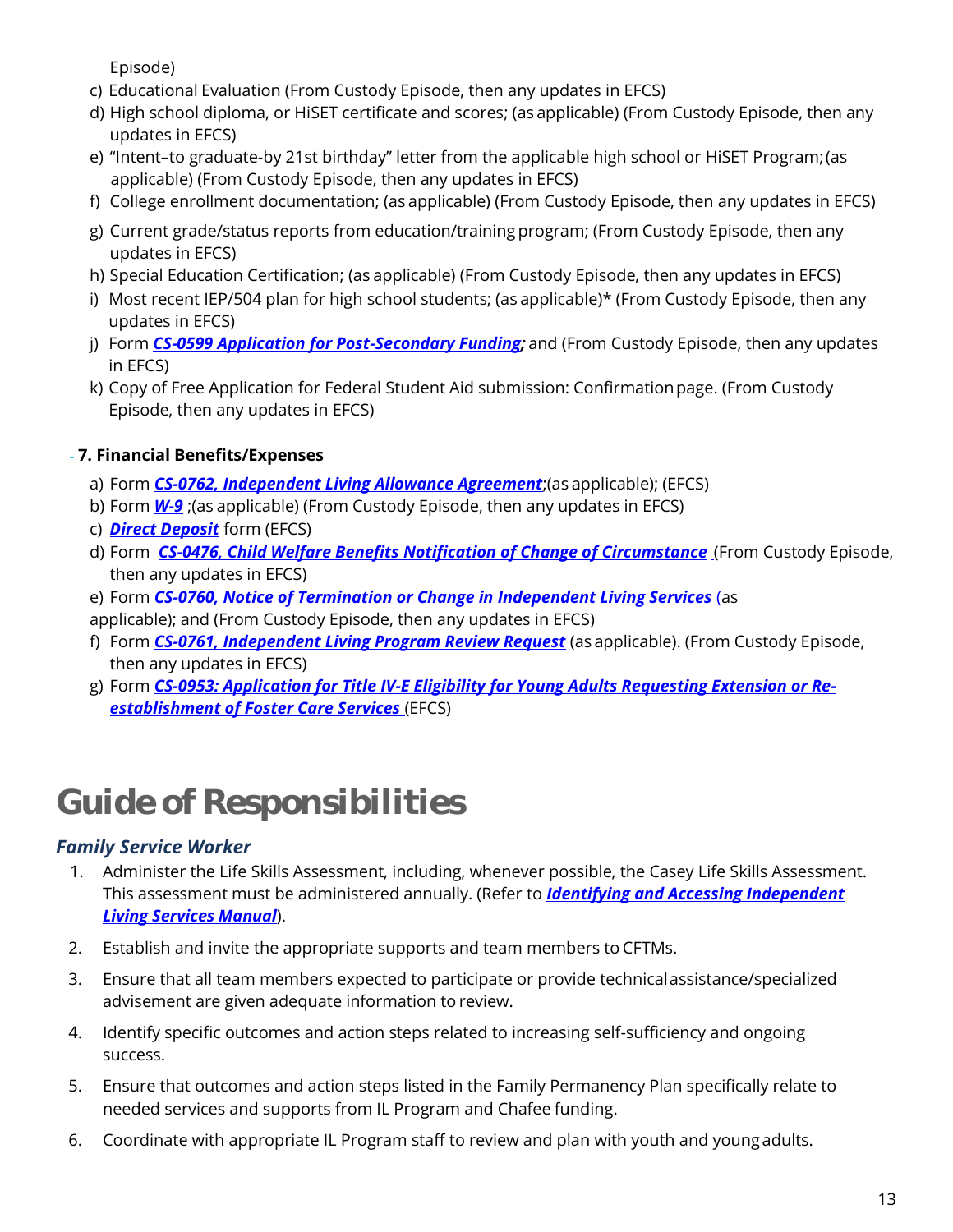- 7. Refer youth and young adults needing special assistance to IL Program staff. Examples of these special categories are youth or young adults with significant mental health needs, youth and young adults who will transition to adult services via the Employment and Community First/CHOICES program, youth and young adults who are behind educationally, and youth or young adults with special needs not addressed by normal planning processes.
- 8. Coordinate the referrals for young adults that will transition into adult services (refer to DCS Policies *[19.7, Transitioning Youth with Serious Psychiatric Disorders to Adult](https://files.dcs.tn.gov/policies/chap19/19.7.pdf) Behavioral/Mental Health [Services](https://files.dcs.tn.gov/policies/chap19/19.7.pdf)* and *19.8, Transitioning Youth [to the Employment and Community First \(ECF\) Choices](https://files.dcs.tn.gov/policies/chap19/19.8.pdf)*  **[Program for Adult Services](https://files.dcs.tn.gov/policies/chap19/19.8.pdf)**), to include the application process for Social Security Benefits.
- 9. Assist young adults with acquiring a state-issued photo ID.
- 10. Assist young adults with the reapplication process for TennCare coverage.
- 11. Complete the transfer of items on the Essential Documents List: Transition from Care Checklist to youth and young adults.
- 12. Hold regular CFTM's to review progress and needs of the young adult.
- 13. Work with legal staff to file motions and obtain orders on behalf of young adultsreceiving Extension of Foster Care Services (as needed).

#### *IL Specialist*

- 1. Meet with designated regional DCS staff on a monthly basis to identify young people ages seventeen (17) or older who are at risk of emancipating to adulthood from state custody.
- 2. Provide training and technical assistance to regional staff, private providers, resourceparents, facilities and young people on appropriate planning, documentation and provision of services.
- 3. Provide Life Skills classes and/or technical support regarding Life Skills instructionalmaterials available in program areas.
- 4. Attend CFTMs and Foster Care Review Boards as needed per IL and Regional Leadership.
- 5. Assess the appropriateness of outcomes and action steps contained in the IL portion of theFamily Permanency Plan.
- 6. Review Regional records on a regular basis to ensure the quality and frequency of planning, documentation, service provisions and other program requirements.
- 7. Receive and forward requests for the IL Allowance and DCS sponsored scholarships for reviewand processing.
- 8. Provide technical assistance on all cases when the youth or young adult qualifies for transition into on-going adult services.
- 9. Assist youth or young adults that have exited to Subsidized Permanent Guardianship, Adoption or reunification after age 16 with application for available educational funding.
- 10. Assist with completion of the Rights and Responsibilities Agreement, Voluntary Placement Agreement or Refusal of Services forms with young adults as appropriate.
- 11. Record all contact with young adults and attendance at CFTMs in TFACTS Care Coordination notes.
- 12. Provide ongoing assistance to young adults that choose to receive Extension of Foster Care Services.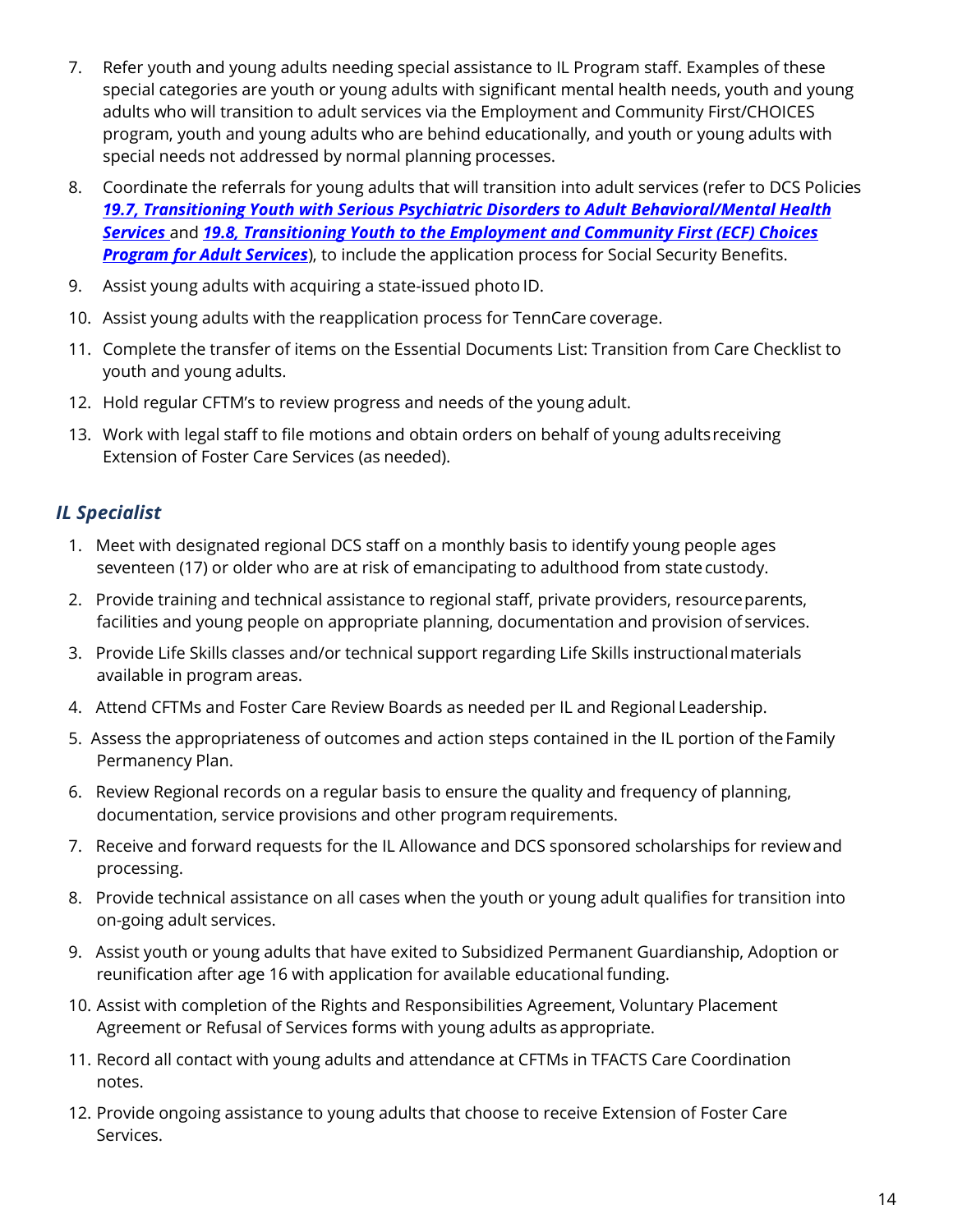- *13.* Provide assistance, training and support to all young adults that choose to pursue post-secondary study in applying for federal assistance through the *[Free Application for Federal Student Aid \(FAFSA\)](http://www.fafsa.ed.gov/).*
- 14. Assist regional staff with providing all exiting young adults with a signed receipt of instructions on **Tennessee 211** (a three-digit telephone number dedicated to the community that connects people with important community services and volunteer opportunities) and appropriate information for Extension of Foster Care Services.
- 15. Assist regional staff with review and administration of form *[CS-0759, Refusal of Extension of Foster](https://files.dcs.tn.gov/intranet/forms/0759.doc)  [Care Services Notification: Youth Leaving Custody](https://files.dcs.tn.gov/intranet/forms/0759.doc)* if the young adult is eligible but unwilling to accept services.
- 16. Coordinate with CWBC to manage the EFCS IV-E eligibility process, asapplicable.

#### *Contract Provider Staff*

- 1. Assist regional FSWs with planning and identification of needed services.
- 2. Assist in identification of appropriate supportive adults to involve in the planning process for young adults.
- 3. Assist with contacting IL Program staff regarding young adults that are in need of planning or service support.
- 4. Attend trainings of the IL Program staff to become familiar with and utilize IL Programtools.
- 5. Attend and participate in all CFTMs related to young adults involved in the IL Planningprocess.
- 6. Ensure that Strengths, Concerns, Outcomes and Action Steps on IL and Transition Plans are reflected in the agency's treatment planning and addressed, as applicable, per the agencycontract.
- 7. Contract Provider Staff may function in the role of assigned worker, such as for Extension of Foster Care cases.

#### *Foster Parents*

- 1. Complete the Primary Caretaker portion of the [Casey Life Skills Assessment f](http://www.caseylifeskills.org/pages/assess/assess_index.htm)or appropriately aged youth.
- 2. Utilize and encourage participation in Life Skills classes and other IL service provisions for youth and young adults. Provide informal opportunities for life skills training in thehome.
- 3. Attend and participate in CFTMs for youth and young adults in their care.
- 4. Contact the FSW with specific needs that may be addressed by IL services in a timely manner.
- 5. Assist with the application and completion of the *[Free Application for Federal Student Aid](http://www.fafsa.ed.gov/)  [\(FASFA](http://www.fafsa.ed.gov/))* and application to appropriate fields of study and with college visits.
- 6. Are encouraged to attend training on life skills development for youth in foster care.

## **Child and Family Team Meeting Guide**

For a copy of the *[Child and Family Team Meeting Guide](https://files.dcs.tn.gov/policies/chap31/CFTMGuide.pdf)***,** download the link.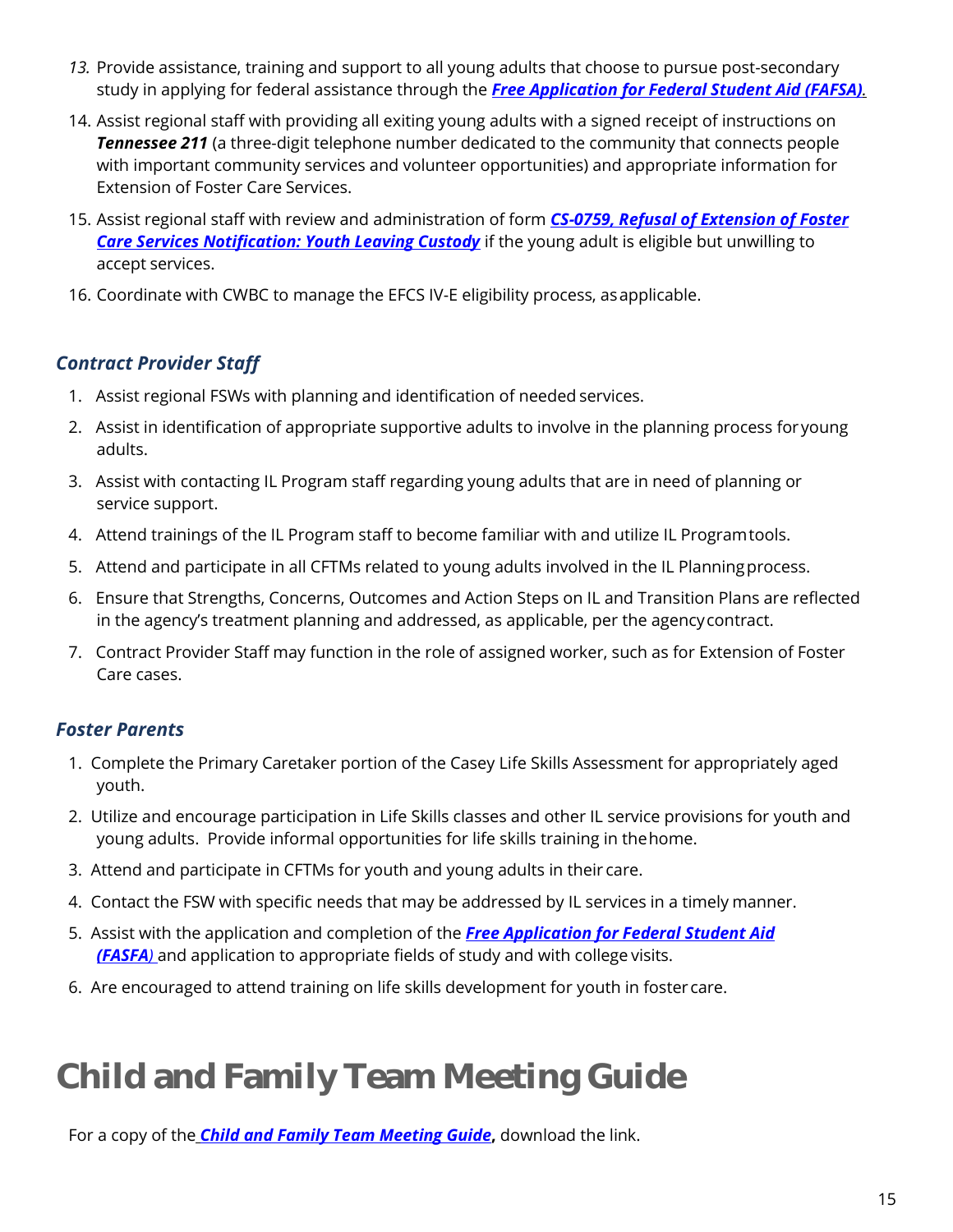# **Health Insurance for Youth Aging Out of Foster Care**

The Patient Protection and Affordable Care Act was signed into law by President Barack Obama on March 23, 2010, and one of the provisions of this legislation is health insurance coverage to age 26 for youth who "age out" of foster care. In Tennessee, this is interpreted to apply to youth in Tennessee state custody who turn 18 years of age in foster care. Such youth will have opportunity to maintain or access health insurance. This may include maintaining some version of TennCare, or the opportunity to apply for health insurance via the health insurance marketplace as adults. Some youth who turn 18 years of age in Tennessee state custody not considered to be in foster care (example: youth placed at a Youth Development Center), or those who enter custody after the age of 18 and who are not covered, will need to apply for health insurance via the health insurance marketplace as adults. The Bureau of TennCare can be contacted for information that may be helpful for youth, and the professionals and supportive adults assisting them.

The FSW must update the youth's Person record in TFACTS to include a correct, forwarding address, prior to case closure.

More information is contained on the following website, which can be shared with the youth: *[TennCare for Aged Out Youth](https://www.tn.gov/content/dam/tn/dcs/documents/youthintransition/youth-resources/TennCare%20for%20Aged%20Out%20Youth%2005-02-18%20FINAL.pdf)*.

## **Independent Living Forms**

- *[CS-0488, Rights and Responsibilities to Receive Foster Care Services as anAdult](https://files.dcs.tn.gov/intranet/forms/0488.doc)*
- *[CS-0953, Application for Title IV-E Eligibility for Young Adults Requesting Extension or Re](https://files.dcs.tn.gov/intranet/forms/0953.doc)[establishment of Foster Care](https://files.dcs.tn.gov/intranet/forms/0953.doc) Services*
- *[CS-0559, Authorization of Release of Information and Protected HIPAA Health Information TO and](https://files.dcs.tn.gov/forms/0559.doc)  [FROM the Department of Children's Services and Notification of Release](https://files.dcs.tn.gov/forms/0559.doc)*
- *[CS-0746, Meeting](https://files.dcs.tn.gov/intranet/forms/0746.doc) Notification*
- *[CS-0759, Refusal of Extension of Foster Care Services Notification: Youth Leaving Custody](https://files.dcs.tn.gov/intranet/forms/0759.doc)*
- *[CS-0760, Notice of Denial, Termination or Change in Independent Living](https://files.dcs.tn.gov/intranet/forms/0760.doc) Services*
- *[CS-0761, Independent Living Program Review](https://files.dcs.tn.gov/forms/0761.doc) Request*
- *[CS-0778, Application for Re-Establishment of Foster Care](https://files.dcs.tn.gov/forms/0778.doc) Services*